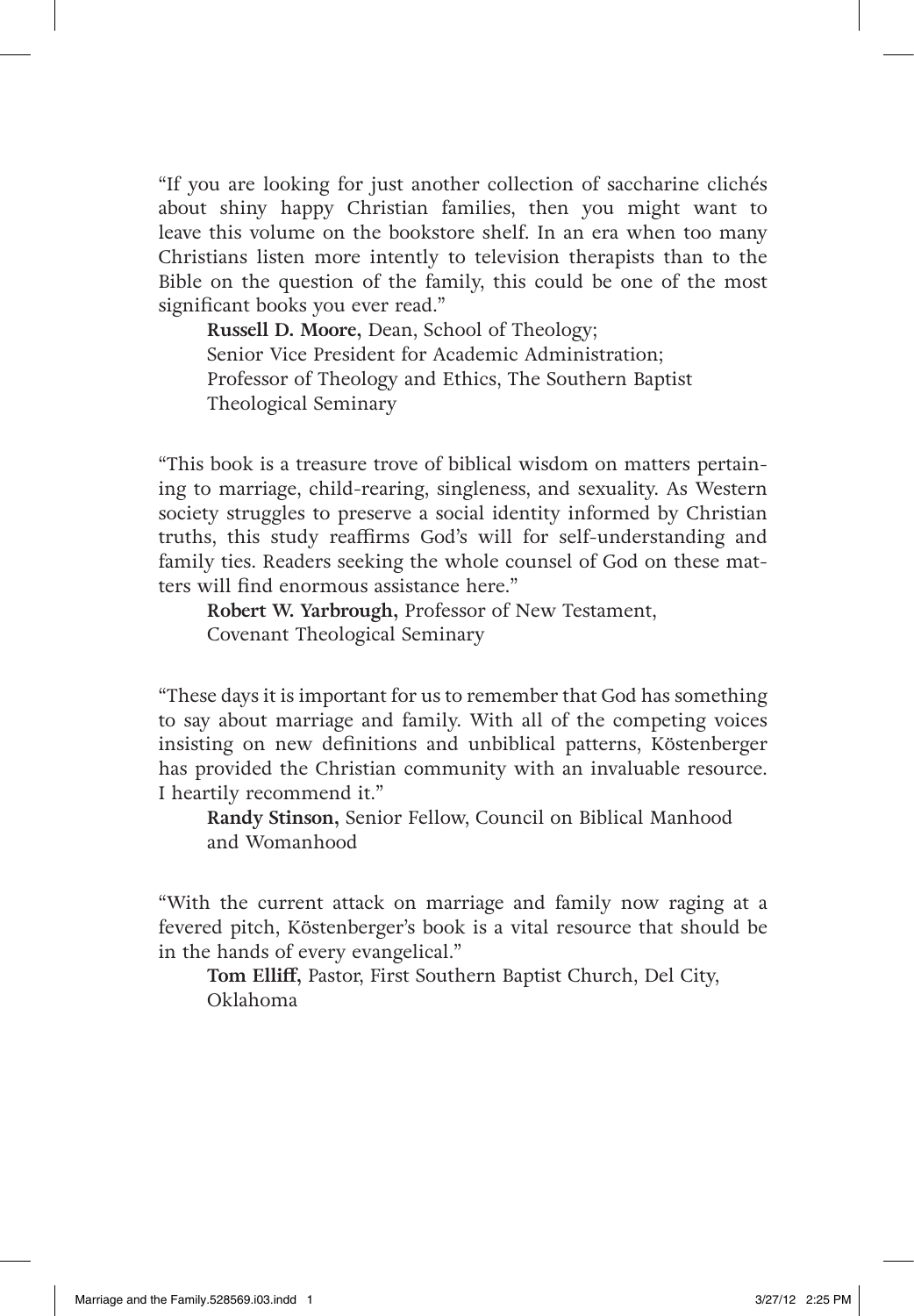For our precious families, with love and gratitude, and for all who want to make our Maker's design the blueprint for their homes and marriages

Longing to see the fulfillment of his purpose: "to bring all things in heaven and on earth together under one head, even Christ" (Eph 1:10 NIV)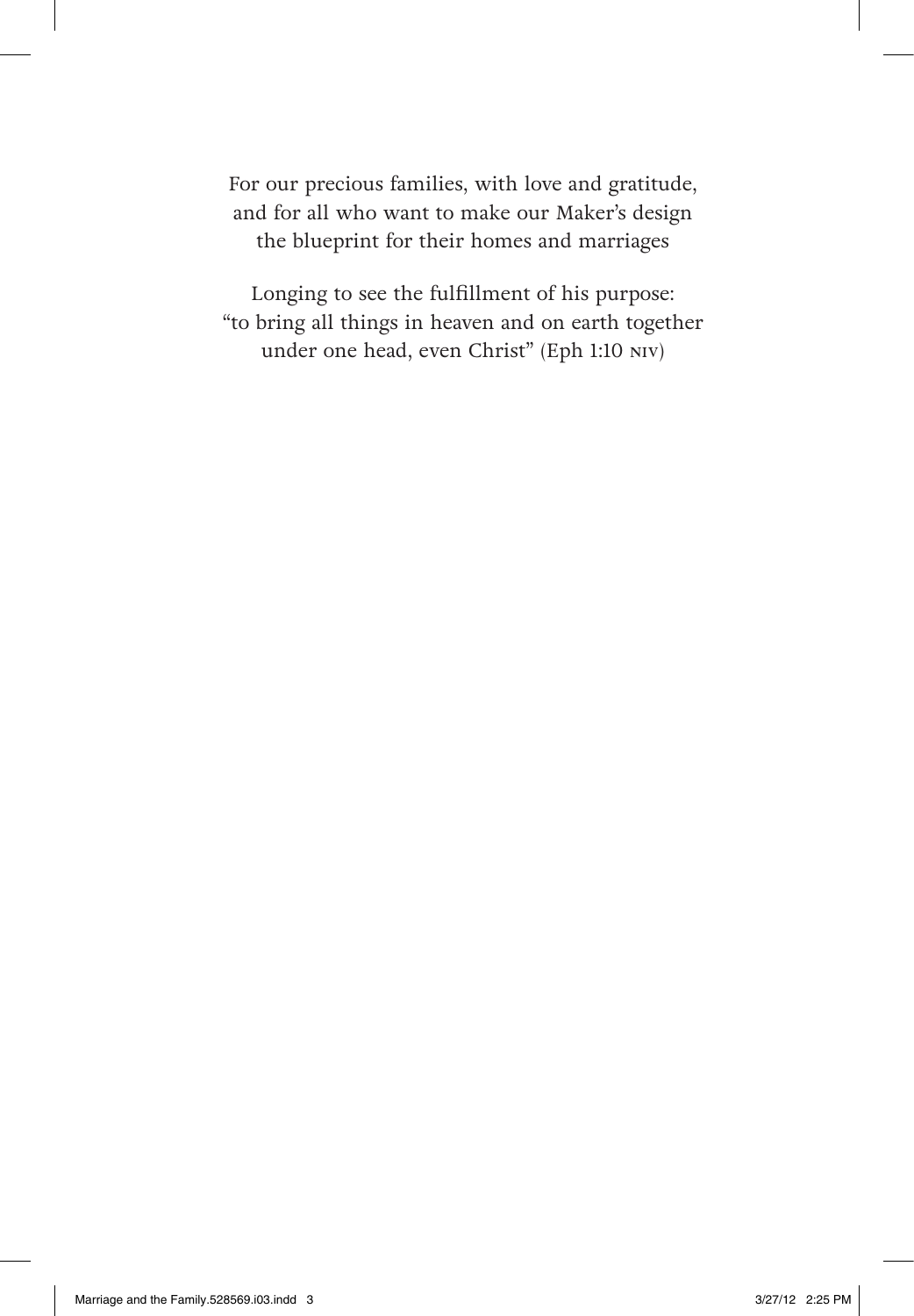#### **Other Crossway Books by Andreas Köstenberger**

*Excellence: The Character of God and the Pursuit of Scholarly Virtue*

*The Heresy of Orthodoxy: How Contemporary Culture's Fascination with Diversity Has Reshaped Our Understanding of Early Christianity*  (with Michael J. Kruger)

*God, Marriage, and Family: Rebuilding the Biblical Foundation*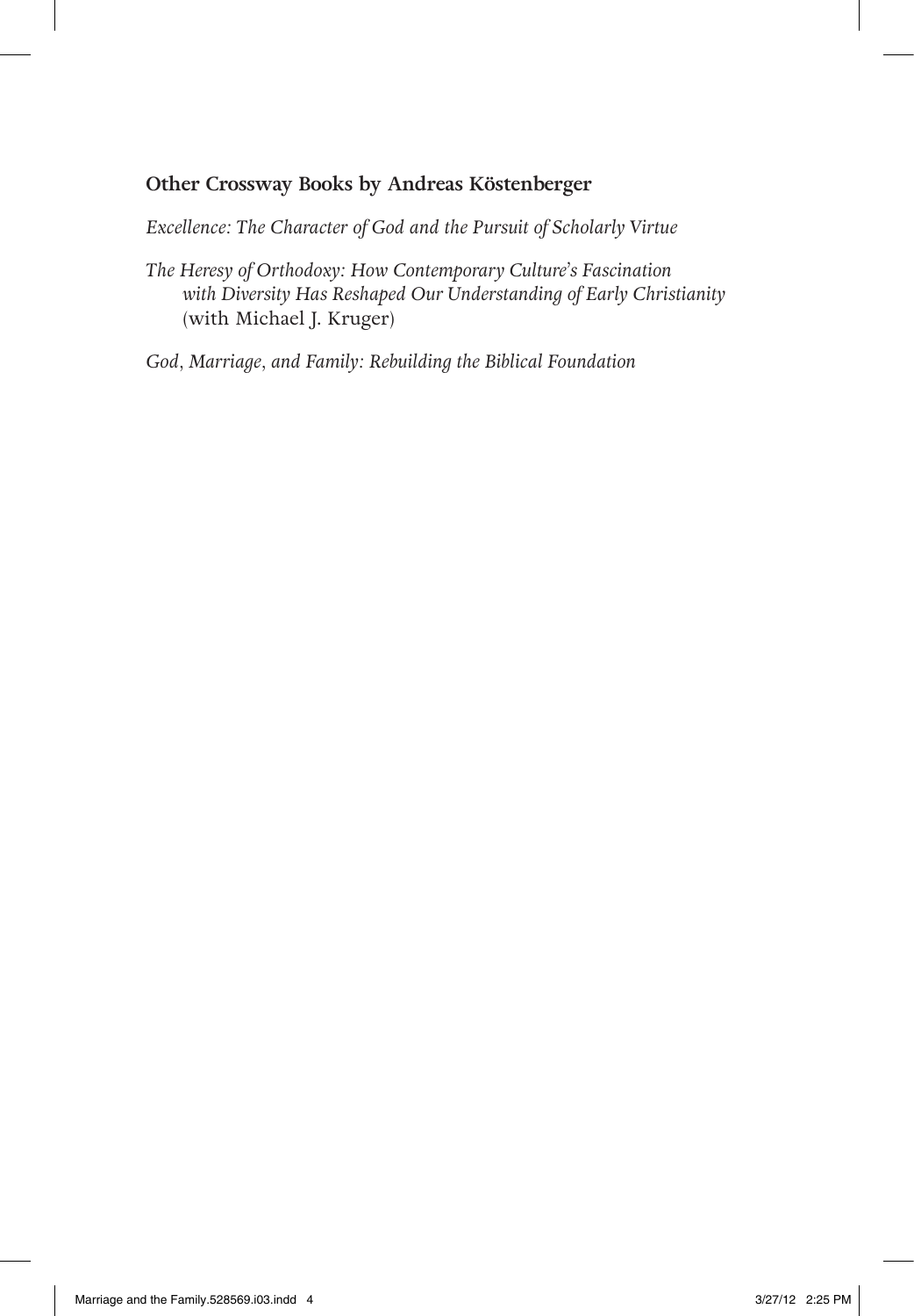# with David W. Jones MARRIAGE

# *and the*

# FAMILY



*Biblical Essentials*

### ANDREAS KÖSTENBERGER

*with* DAVID W. JONES

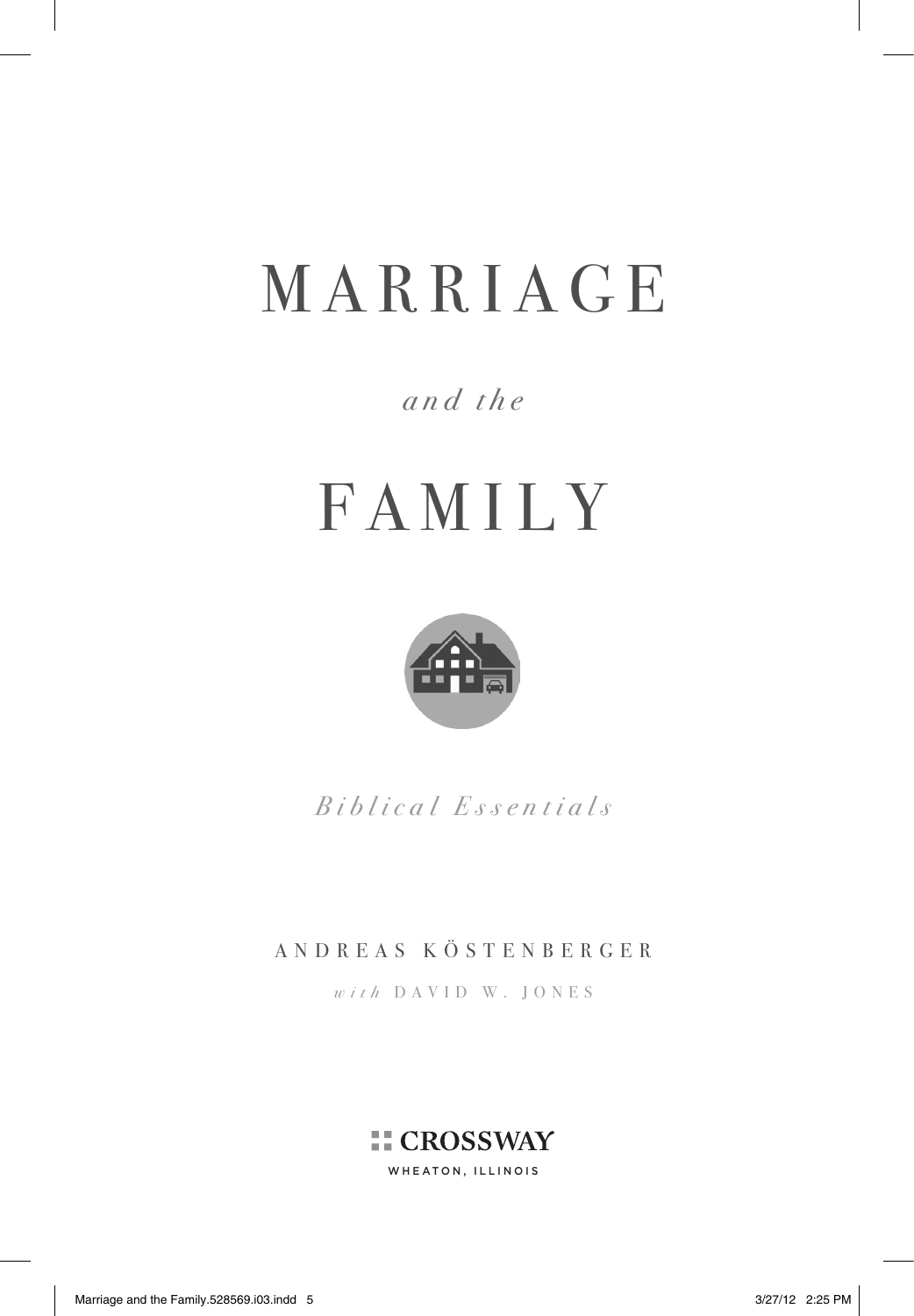*Marriage and the Family: Biblical Essentials*

Copyright © 2012 by Andreas Köstenberger and David W. Jones

Published by Crossway

1300 Crescent Street Wheaton, Illinois 60187

All rights reserved. No part of this publication may be reproduced, stored in a retrieval system, or transmitted in any form by any means, electronic, mechanical, photocopy, recording, or otherwise, without the prior permission of the publisher, except as provided for by USA copyright law.

This work is an abridgment of *God, Marriage, and Family: Rebuilding the Biblical Foundation*, second edition (Crossway), copyright 2010 by Andreas J. Köstenberger with David W. Jones.

Cover design: Dual Identity inc.

First printing 2012

Printed in the United States of America

Unless otherwise indicated, Scripture quotations are from the ESV<sup>®</sup> Bible (*The Holy Bible, English Standard Version®*), copyright © 2001 by Crossway. Used by permission. All rights reserved.

Scripture quotations marked HCSB have been taken from The Holman Christian Standard Bible®. Copyright © 1999, 2000, 2002, 2003 by Holman Bible Publishers. Used by permission.

Scripture quotations marked Isv are from The International Standard Version®. Copyright © 1996, 2004 by The ISV Foundation. All rights reserved internationally.

Scripture quotations marked NASB are from The New American Standard Bible®. Copyright © The Lockman Foundation 1960, 1962, 1963, 1968, 1971, 1972, 1973, 1975, 1977, 1995. Used by permission.

Scripture quotations marked NIV are from the HOLY BIBLE, NEW INTERNATIONAL VERSION®. Copyright © 1973, 1978, 1984 Biblica. Used by permission of Zondervan. All rights reserved. The "NIV" and "New International Version" trademarks are registered in the United States Patent and Trademark Office by Biblica. Use of either trademark requires the permission of Biblica.

Scripture references marked  $N$ KJV are from The New King James Version. Copyright  $\odot$  1982, Thomas Nelson, Inc. Used by permission.

Scripture quotations marked TNIV are taken from the Holy Bible, Today's New International Version. TNIV®. Copyright © 2001, 2005 by International Bible Society. Used by permission of Zondervan. All rights reserved.

All emphases in Scripture quotations have been added.

Trade paperback ISBN: 978-1-4335-2856-9 PDF ISBN: 978-1-4335-2857-6 Mobipocket ISBN: 978-1-4335-2858-3 ePub ISBN: 978-1-4335-2859-0

#### **Library of Congress Cataloging-in-Publication Data**

Köstenberger, Andreas J., 1957– Marriage and the family : biblical essentials / Andreas Köstenberger with David W. Jones. p. cm. Rev. ed. of: God, marriage, and family. Includes bibliographical references and index. ISBN 978-1-4335-2856-9 (tp) 1. Marriage—Biblical teaching. 2. Families—Biblical teaching. 3. Marriage—Religious aspects—Christianity. 4. Families—Religious aspects—Christianity. I. Jones, David W. (David Wayne), 1973– II. Köstenberger, Andreas J., 1957– God, marriage, and family. III. Title. BS680.M35K67 261.8'358—dc23 2011049812

Crossway is a publishing ministry of Good News Publishers.

| <b>VP</b> |  | 21  20  19  18  17  16  15  14  13  12                     |  |  |  |  |  |
|-----------|--|------------------------------------------------------------|--|--|--|--|--|
|           |  | 14   13   12   11   10   9   8   7   6   5   4   3   2   1 |  |  |  |  |  |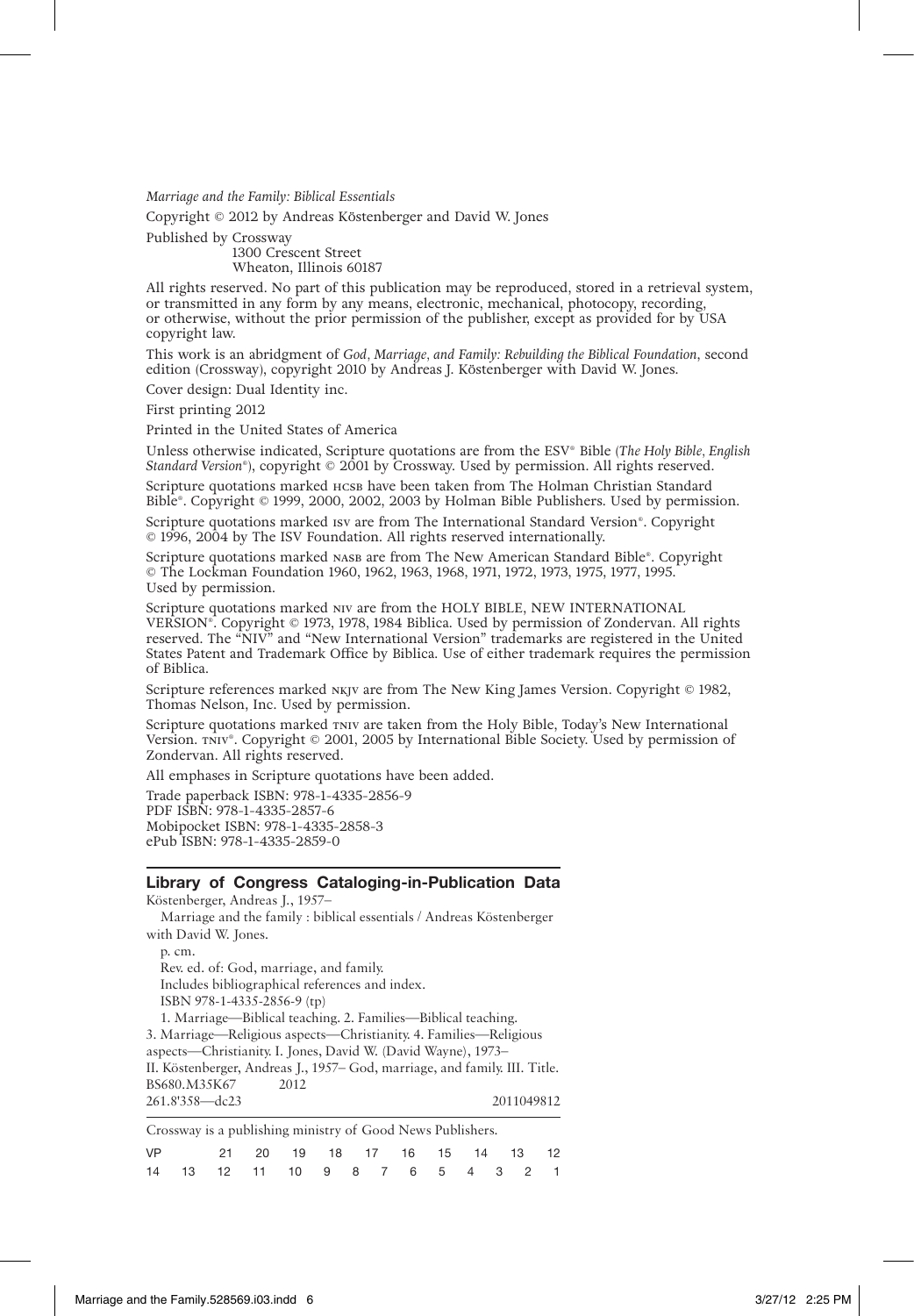# **CONTENTS**

|                 | Introduction                            | 9   |
|-----------------|-----------------------------------------|-----|
| $\mathbf{1}$    | Marriage in the Bible                   | 11  |
|                 | 2 Marriage and Sex                      | 39  |
| 3               | Family in the Bible                     | 53  |
| $4\overline{ }$ | Reproduction and Parenting              | 79  |
| 5               | Singleness                              | 103 |
| 6               | Homosexuality                           | 117 |
| 7 <sup>7</sup>  | Divorce and Remarriage                  | 131 |
|                 | 8 God, Marriage, Family, and the Church | 145 |
| Conclusion      |                                         | 155 |
| <b>Notes</b>    |                                         | 159 |
| General Index   | 170                                     |     |
| Scripture Index | 173                                     |     |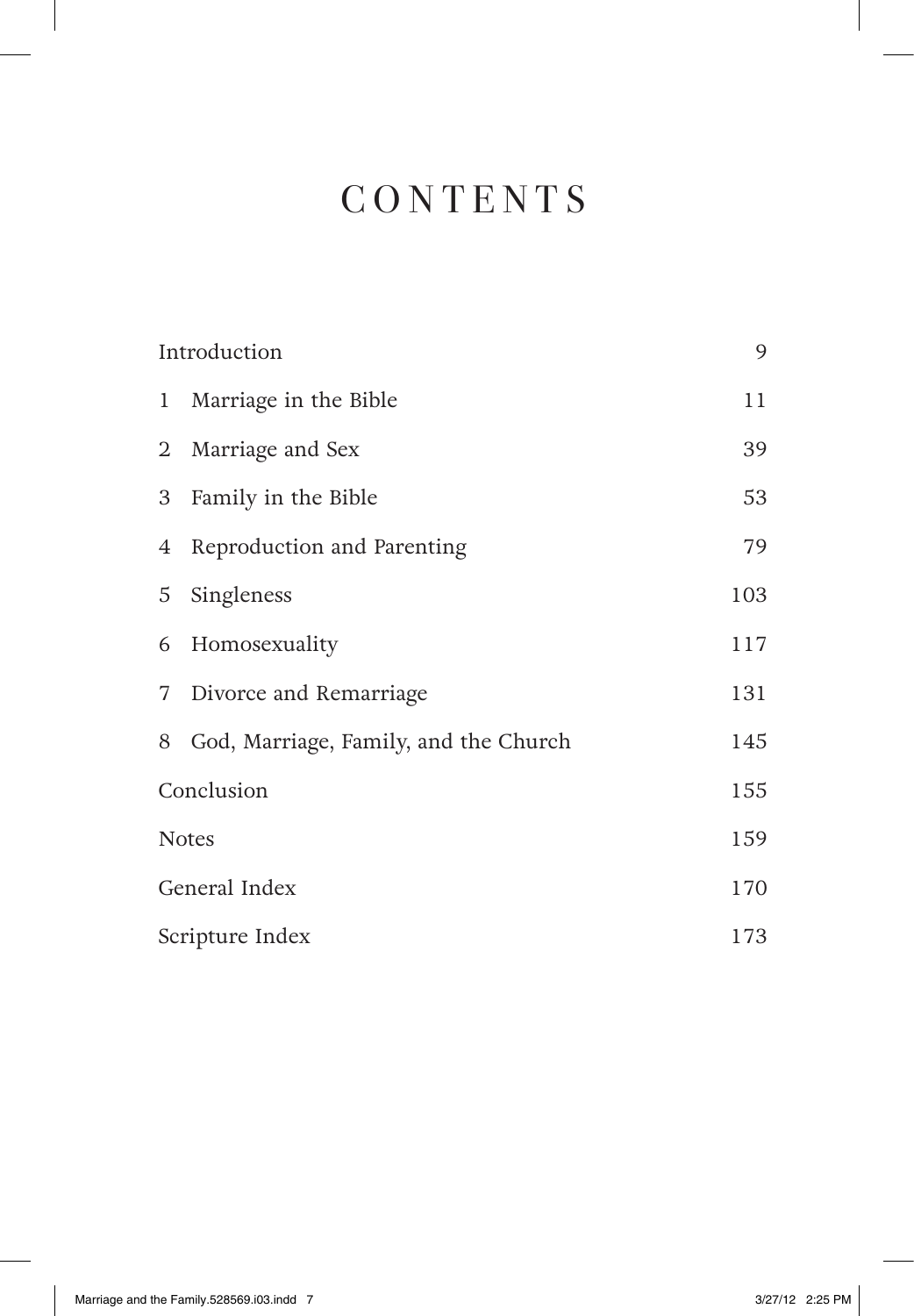# INTRODUCTION

For the first time in its history, Western civilization is confronted with the need to *define* the terms *marriage* and *family*. What until now has been considered a "normal" family, made up of a father, a mother, and a number of children, has in recent years increasingly begun to be viewed as one among several options, which can no longer claim to be the only or even superior form of ordering human relationships. The Judeo-Christian view of marriage and the family, with its roots in the Hebrew Scriptures, has to a significant extent been replaced with a set of values that prizes human rights, self-fulfillment, and pragmatic utility on an individual or societal level. It can rightly be said that marriage and the family are institutions under siege in our world today, and that with marriage and the family at risk, our very civilization is in crisis.

The current cultural crisis, however, is merely symptomatic of a deep-seated *spiritual* crisis that continues to gnaw at the foundations of our once-shared societal values. If God the Creator in fact instituted marriage and the family, as the Bible teaches, and if there is an evil being called Satan who wages war against God's creative purposes in this world, it should come as no surprise that the divine foundation of these institutions has come under massive attack in recent years. Ultimately, we human beings, whether we realize it or not, are involved in a cosmic spiritual conflict that pits God against Satan, with marriage and the family serving as a key arena in which spiritual and cultural battles are fought. If, then, the *cultural* crisis is symptomatic of an underlying *spiritual* crisis, the solution likewise must be spiritual, not merely cultural.

In *Marriage and the Family: Biblical Essentials*, we hope to point the way to this spiritual solution: a return to, and rebuilding of,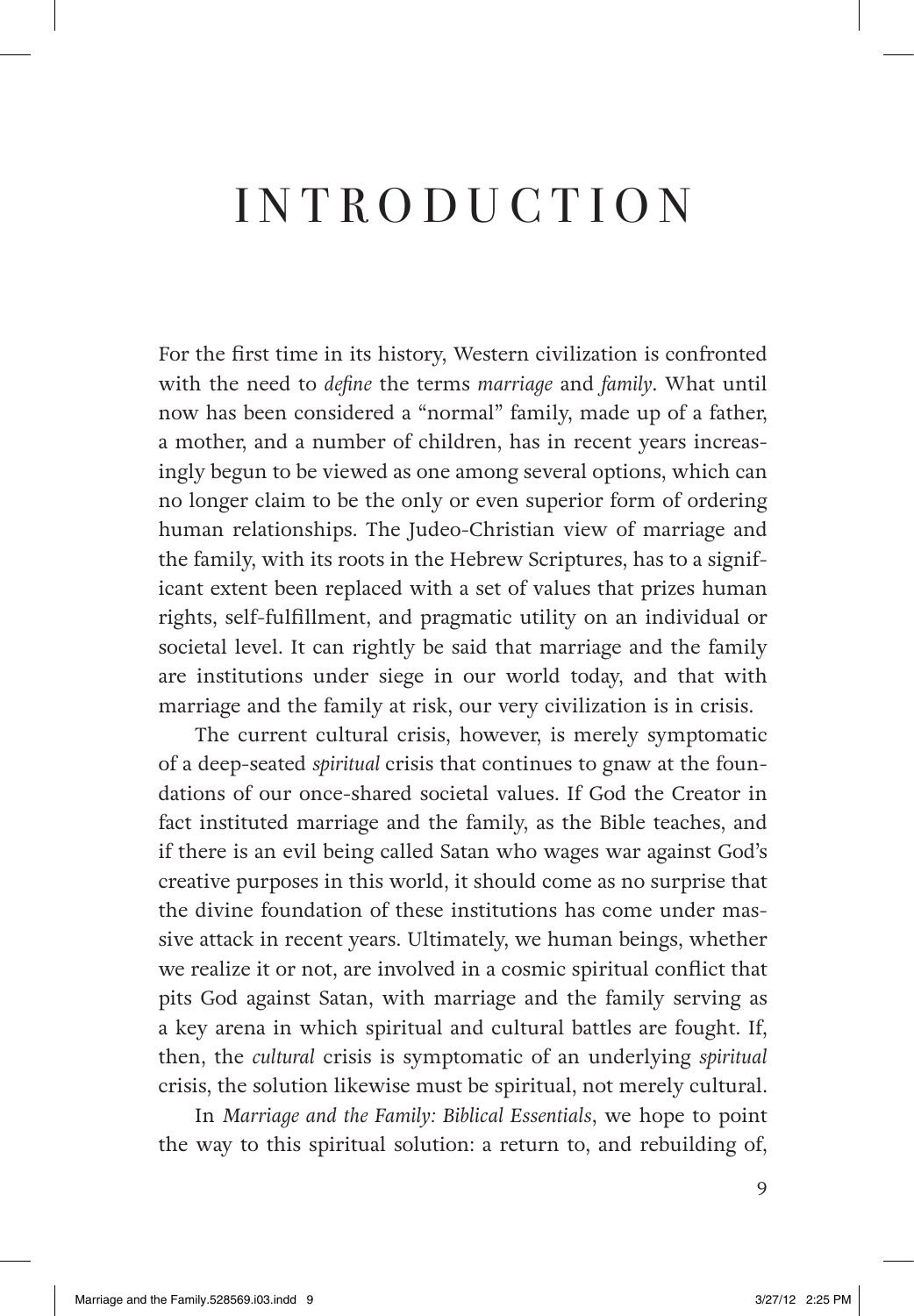#### *Introduction*

the biblical foundation of marriage and the family. God's Word is not dependent on man's approval, and the Scriptures are not silent regarding the vital issues facing men and women and families today. In each of the important areas related to marriage and the family, the Bible offers satisfying instructions and wholesome remedies to the maladies afflicting our culture. The Scriptures record the divine institution of marriage and present a Christian theology of marriage and parenting. They offer insight for decision making regarding abortion, contraception, infertility, and adoption. They offer helpful guidance for those who are single or unmarried, and address the major threats to marriage and the family: homosexuality and divorce.

In the following pages, we will seek to determine what the Bible teaches on the various components of human relationships in an *integrative* manner: the nature of, and special issues related to, marriage and the family, childrearing, singleness, and so forth. Because the Bible is the Word of God, which is powerful and lifetransforming, we know that those who are willing to be seriously engaged by Scripture will increasingly come to know and understand God's will for marriage and the family and be able to appropriate God's power in building strong Christian homes and families. This, in turn, will both increase God's honor and reputation in this world that he has made and provide the seasoning and illumination our world needs at this time of cultural ferment and crisis with regard to marriage and the family.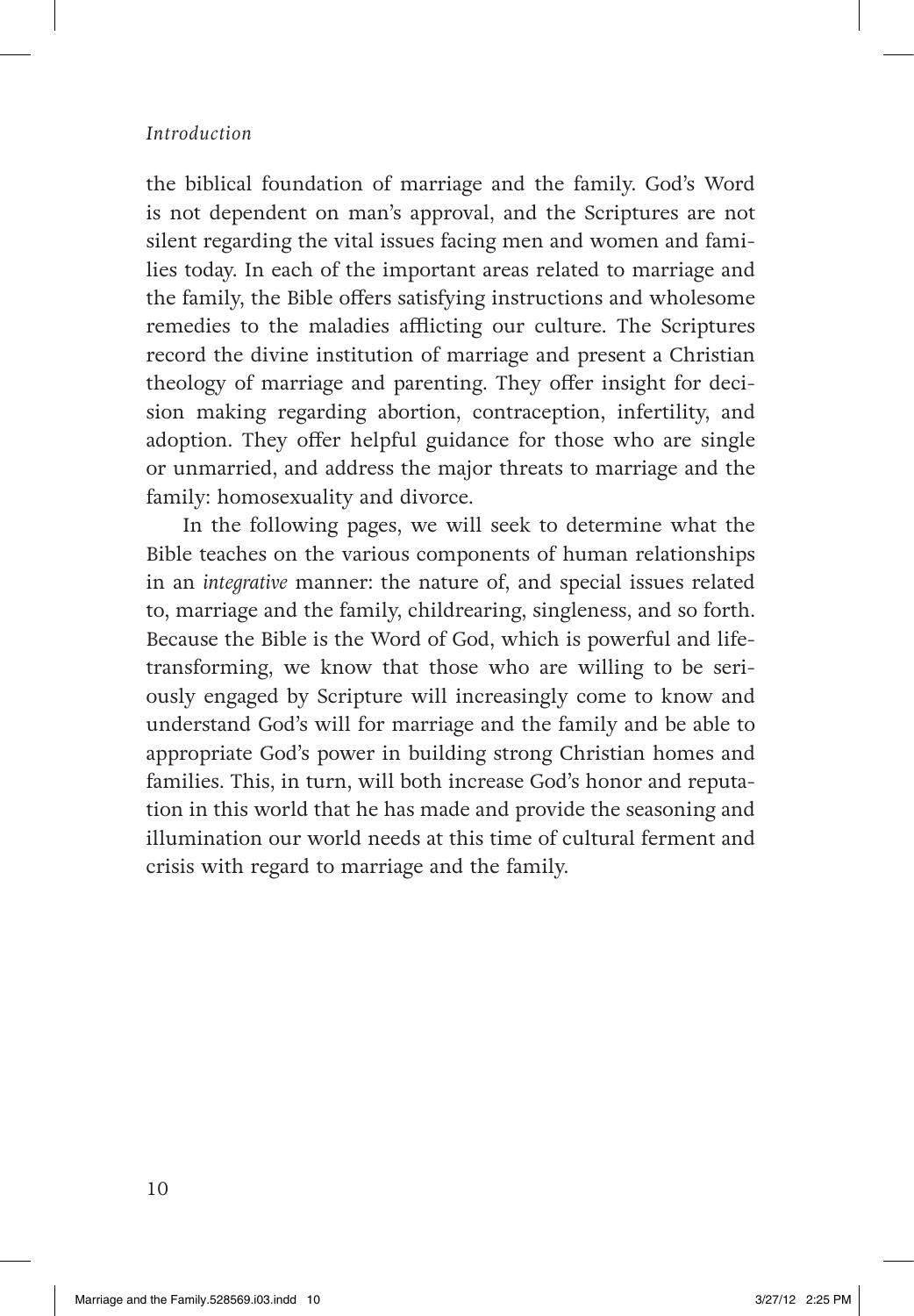*1*

# MARRIAGE IN THE BIBLE

What is God's plan for marriage? There is considerable confusion in contemporary culture regarding the nature of marriage. Only by returning to the biblical foundation for marriage and the family will we be able to rediscover God's good and perfect plan for humanity in this all-important area of our lives. In this chapter, we will survey all the major biblical passages regarding marriage in both Testaments.

# MARRIAGE IN THE OLD TESTAMENT *Rooted in Creation (Genesis 1–3)*

In exploring the biblical teaching on marriage, there is no more important paradigm than God's intended pattern for marriage presented in Genesis 1–3. Although Genesis was originally addressed to Israel's wilderness generation in preparation for entering the Promised Land, the early chapters of this book provide the parameters of the Creator's design for marriage in every age. This is reflected in Jesus's and Paul's teaching and applies to our own age as well.<sup>1</sup> Who is this God who had saved Israel from slavery in Egypt and had given the nation the law at Sinai? What are the foundational teachings on the family, societal structures, and sin?

The first three chapters of Genesis provide answers to these questions, initially from the vantage point of ancient Israel, but ultimately for every person who ever lived.2 In Genesis 1–3, the God whom Israel had come to know as Redeemer and Lawgiver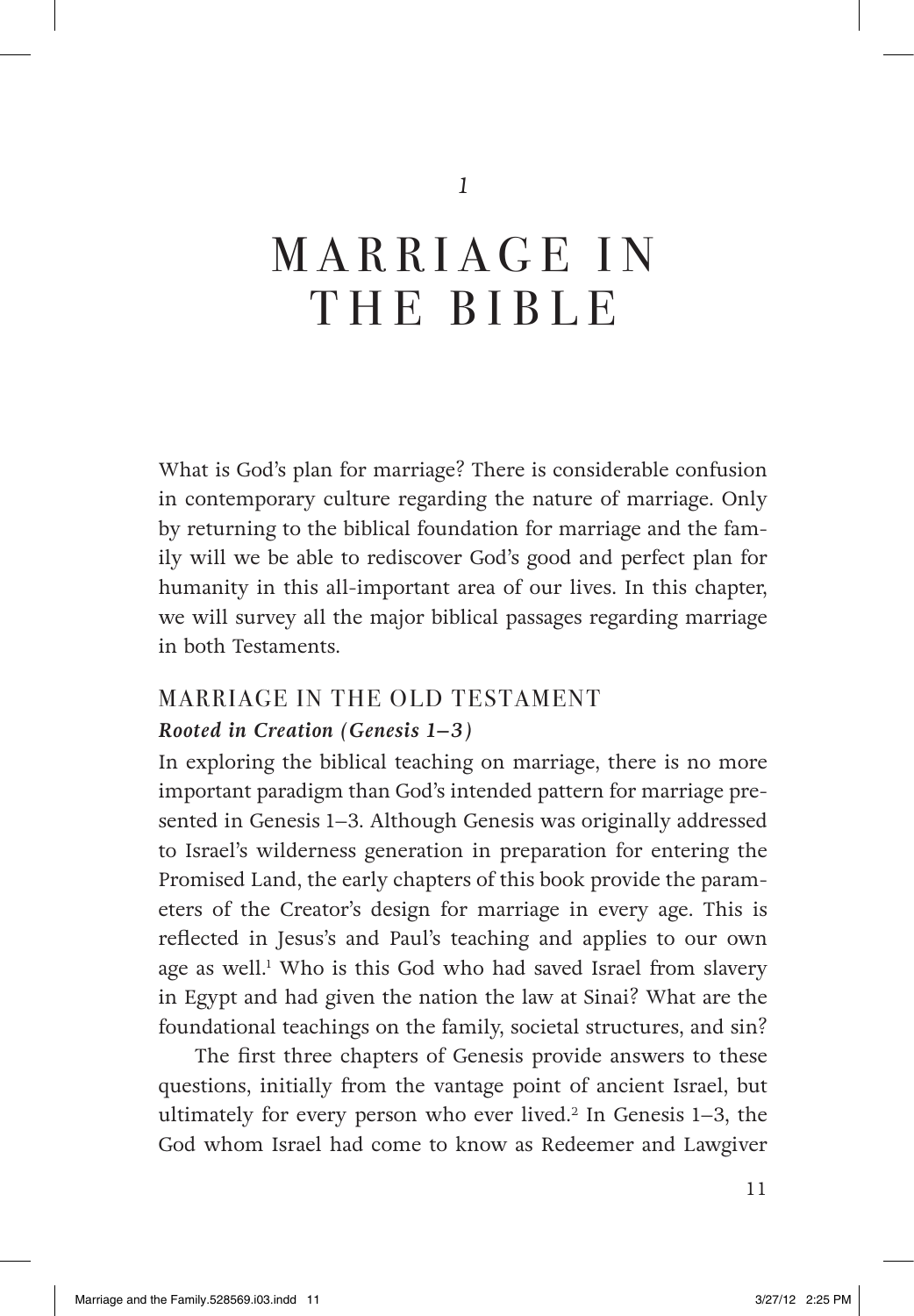is revealed as the Creator of the universe, the all-powerful, allwise, and eternal God who spoke everything there is into being. Marriage is shown to be rooted in God's creative act of making humanity in his image as male and female. Sin is depicted as the result of humanity's rebellion against the Creator at the instigation of Satan, himself a fallen creature, and as becoming so much a part of the human nature that people ever since the fall are by nature rebelling against their Creator and his plan for their lives.

The depiction of the original creation of man and woman and the subsequent fall of humanity in Genesis 1–3 centers on at least three very important clusters of principles: (1) the man and the woman are created in God's image *to rule the earth for God*; (2) the man is created first and is given *ultimate responsibility for the marriage relationship*, while the woman is placed alongside the man as his "suitable helper"; and (3) the fall of humanity entails *negative consequences* for both the man and the woman.

#### *Created in God's Image to Rule the Earth for God*

The fact that both men and women are created in the likeness and image of their Creator invests them with inestimable worth, dignity, and significance. God's image in the man and the woman has frequently been identified as conveying their possession of intelligence, a will, or emotions.3 While this may be implied to some extent in Genesis 1:27, the immediate context develops the notion of the divine image in the man and the woman as indicating representative rule (see Ps. 8:6–8). This rule is the joint function of the man and the woman (note the plural pronouns in Gen. 1:28), although the man carries ultimate responsibility before God as the head of the woman.

Theologians have identified two aspects of the divine image in man: a *substantive* aspect (that is, an analogy between the nature of God and characteristics of humans), and a *functional* aspect (humans exercising the function of ruling the earth for God). While a substantive element cannot be ruled out, the functional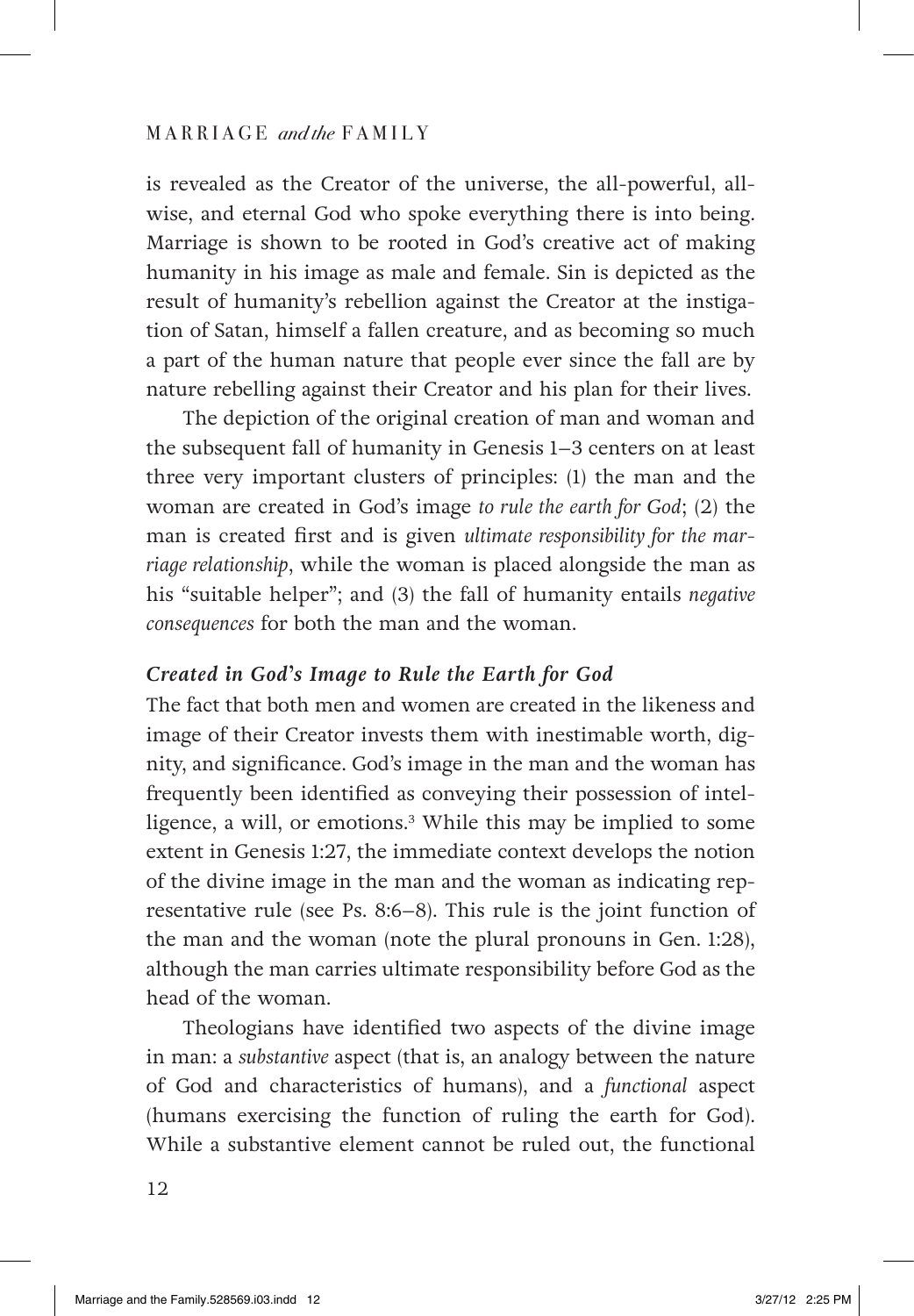component seems to reflect most accurately the emphasis in the biblical record.<sup>4</sup> This follows from the immediate context of Genesis 1:27, where creation is defined in terms of being fruitful and multiplying and subduing the earth (Gen. 1:28). The first man and the first woman were thus charged to exercise representative rule in part by *procreation*.

In this sense, then, human beings are "like God." Just as God rules over a large domain—the whole universe—so humanity is given charge of the entire earth to rule it for God. This also establishes the principle of *stewardship*: God, not the man and the woman, is ultimately owner of the created realm; the man and the woman are simply the divinely appointed caretakers. Moreover, this stewardship is a joint stewardship shared by the man and the woman. *Together* they are to exercise it according to the will and for the glory of God. *Together* they are to multiply and be stewards of the children God will give them. And *together* they are to subdue the earth by a division of labor that assigns to the man the primary responsibility to provide for his wife and children, and to the woman the care for and nurture of her family.

## *The Man's Ultimate Responsibility for the Marriage and the Wife's Role as His "Suitable Helper"*

The apostle Paul's comments on Genesis 1–3 repeatedly root the man's primary responsibility in both the family and the church in the fact that he was *created first*. Not only does Paul draw attention to the fact that the man was created first, but he also points out that it is not the man who was made for the woman, but the woman for the man  $(1 \text{ Cor. } 11:9; \text{ see Gen. } 2:18, 20)$  and from the man (1 Cor. 11:8, 12; see Gen. 2:22). Moreover, the man was the one who received the divine command (Gen. 2:16–17), was presented with the woman (Gen. 2:22), and named the woman with a name derived from his own (Gen. 2:23; see 3:20), which also implies his authority.5

While Genesis 1 simply notes the creation of man as male and female in God's image, Genesis 2 provides further detail on the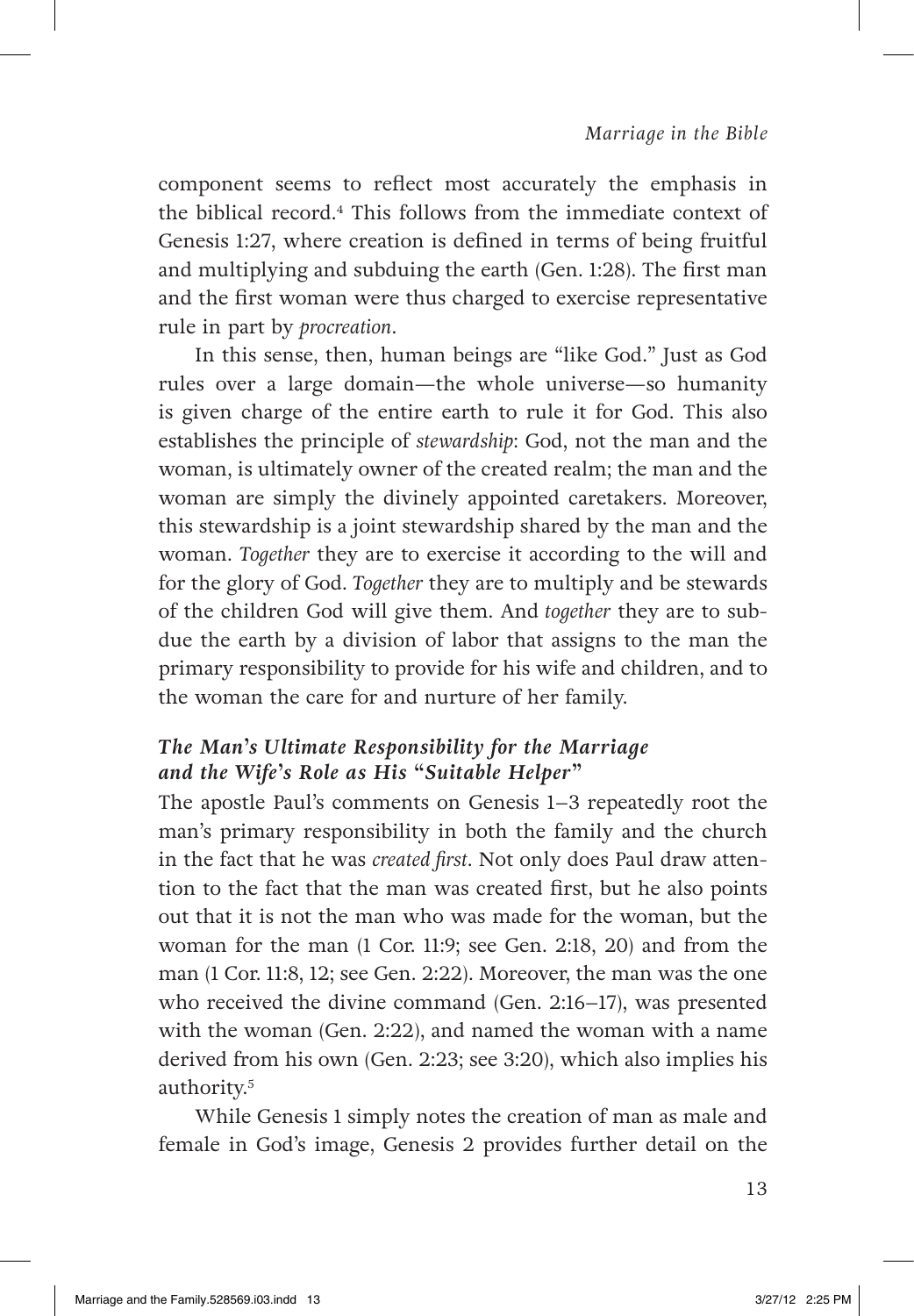exact order and orientation of the creation of man and woman. At the beginning of human history, God made the first man, endowed him with life, and placed him in a garden (Gen. 2:7–8, 15). Moreover, God addressed to the man certain moral commands (Gen. 2:16–17). Prior to the creation of the woman, the man had already begun exercising the divine mandate to subdue the earth, by naming the animals (Gen. 2:19–20). In order to supply his need for companionship, God created the woman to be Adam's wife.

God's creation of Eve demonstrates that his plan for Adam's marriage, and all subsequent marriages, involves a monogamous heterosexual relationship.6 God only made *one* helper for Adam, and she was *female*. What is more, it was *God* who perceived Adam's aloneness and created the woman. The biblical text gives no indication that Adam was even conscious of being alone. Rather, God takes the initiative in fashioning a compatible human companion for the man. For this reason we can confidently say that marriage is God's idea and that it was God who made the woman as a "suitable helper" for the man (Gen. 2:18, 20 NIV).

But what is the force of the expression "suitable helper"? On the one hand, the woman is *congenial* to the man in a way that none of the animals are (Gen. 2:19–20; she is "bone of [his] bones and flesh of [his] flesh," Gen. 2:23); on the other hand, she is placed alongside the man as his *associate* or *assistant*. On a personal level, she will provide for the man's need for *companionship* (Gen. 2:18). In relation to God's mandate for humanity to be fruitful and multiply and to fill the earth and subdue it (Gen. 1:28), the woman is a suitable partner both in *procreation* (becoming "one flesh" with him, Gen. 2:24) and in the earth's *domestication* (Gen. 1:28).7 Her role is distinct from the man's, yet unique and exceedingly significant. While assigned to the man as his "helper" and thus placed under his overall charge, the woman is his partner in ruling the earth for God.

There are, however, those who would blur the biblical roles of man and woman, or deny the wife's subordination. Yet nowhere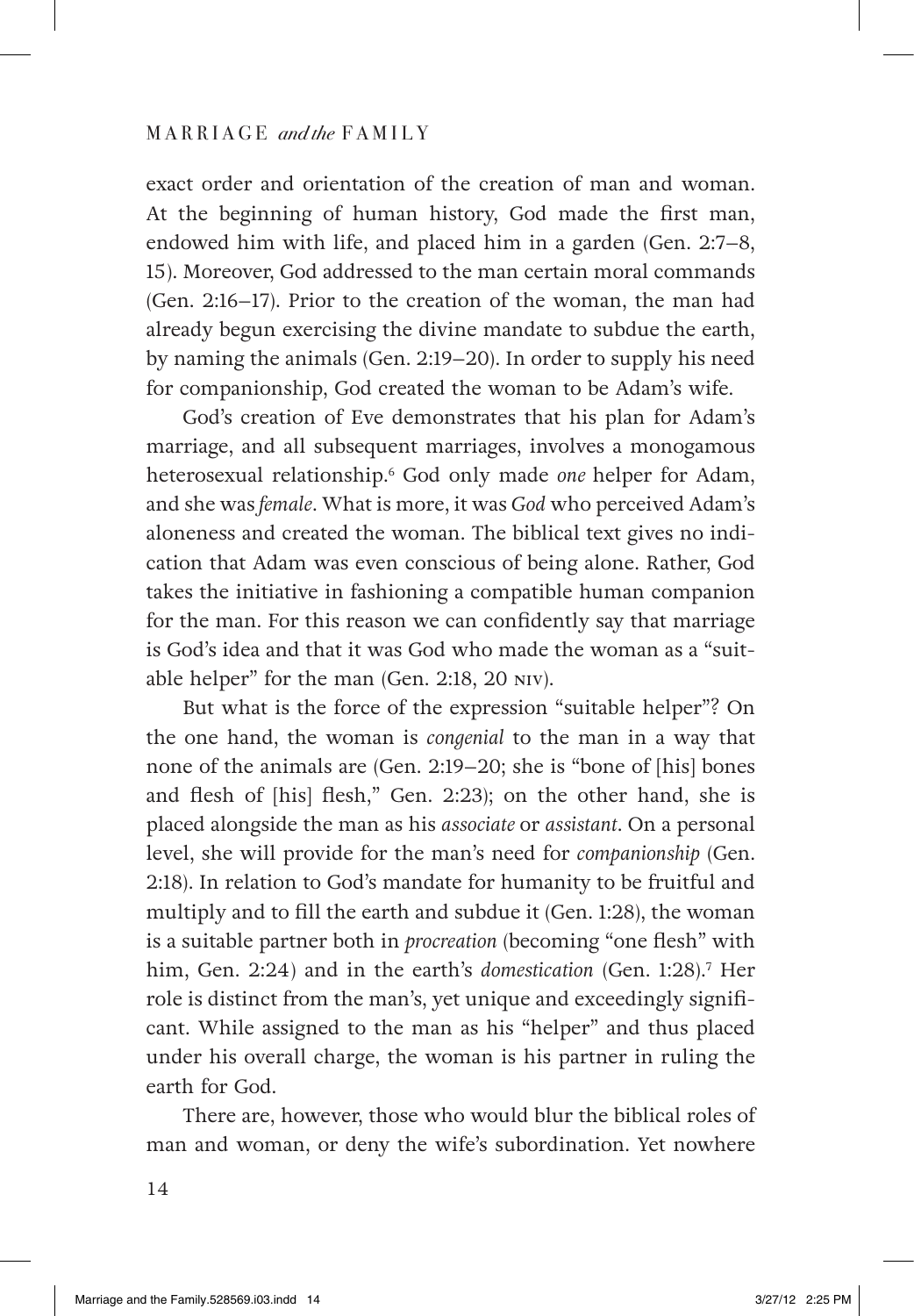is the *man* called the *woman's* "helper." Thus equality and distinctness, complementarity and submission/authority must be held in fine balance. The man and the woman are jointly charged with ruling the earth representatively for God, yet they are not to do so as "unisex" creatures, but each as fulfilling their God-ordained, gender-specific roles. In fact, since these functional differences are part of the Creator's design, it is only when men and women embrace their God-ordained roles that they will be truly fulfilled and God's creational wisdom will be fully displayed and exalted.<sup>8</sup>

#### *The Fall of Humanity and Its Consequences*

The fall witnesses a complete reversal of the roles God assigns to the man and the woman. Rather than God's being in charge, with the man, helped by the woman, ruling creation for him, Satan, in the form of a serpent, approaches the woman, who draws the man with her into rebellion against the Creator. This does not imply that the woman is more susceptible to temptation than the man. It does indicate, however, that God's plan is to have the man, not the woman, assume ultimate responsibility for the couple, extending leadership and protection to his female counterpart. The man, by his absence, or at least acquiescence (Gen. 3:6: "her husband who was with her"; see Gen. 3:17), shares in the woman's culpability; and she, by failing to consult with her God-given protector and provider, fails to respect the divine pattern of marriage. In the end, it is the *man*, not the woman, who is primarily held responsible for the rebellious act (Gen. 3:9; see Gen. 3:17; Rom. 5:12–14), though the consequences of the fall extend to the man and the woman alike, affecting their respective primary spheres.

In the case of the woman, consequences ensue in the realm of childbearing and the relationship with her husband. Regarding childbearing, the woman will experience physical pain. As far as the woman's relationship with her husband is concerned, loving harmony will be replaced by a pattern of struggle in which the woman seeks to exert control over her husband, who responds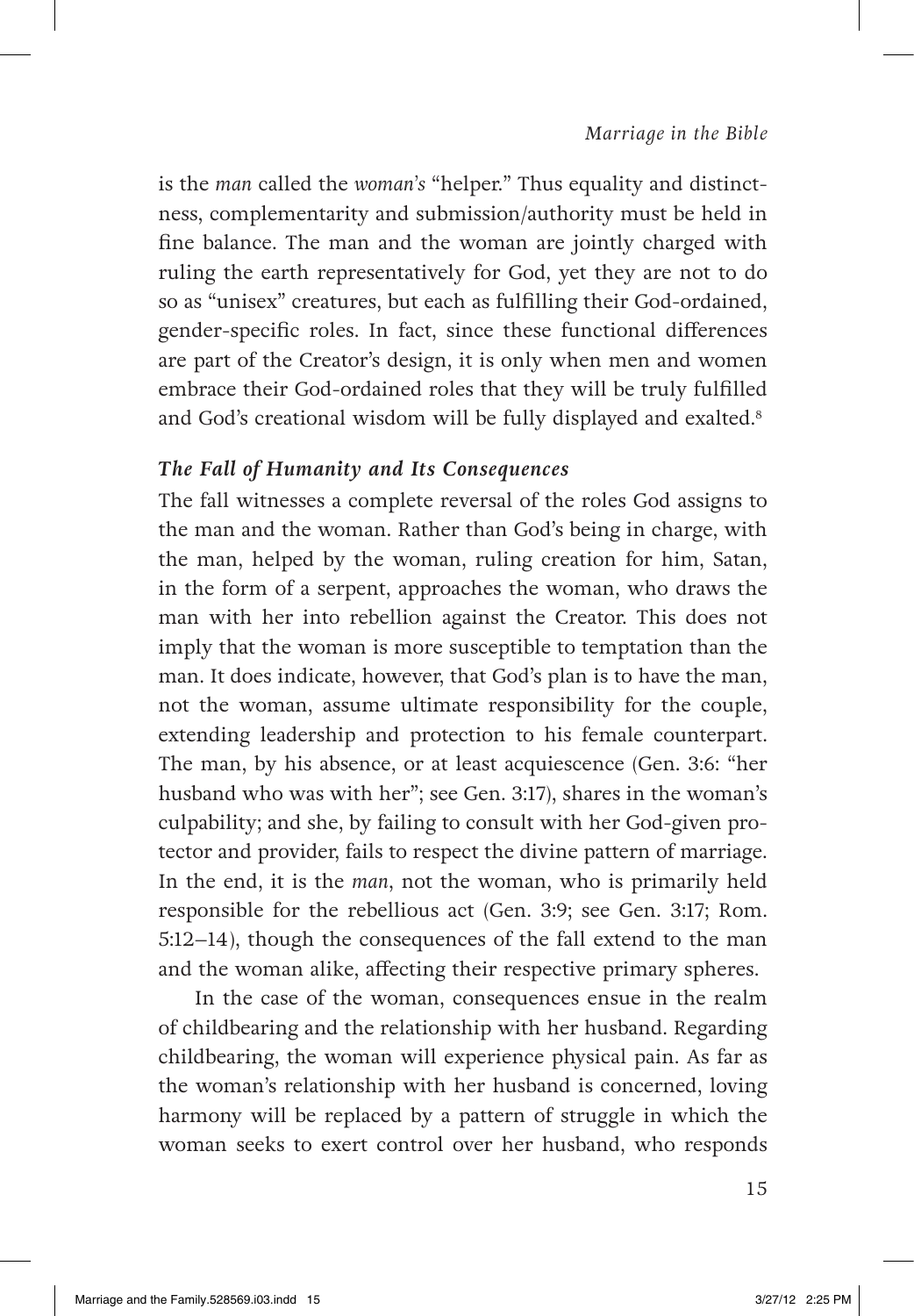by asserting his authority—often in an ungodly manner by either passively forcing her into action or actively dominating her (Gen. 3:16; see 4:7).<sup>9</sup> The man, in turn, will henceforth have trouble in fulfilling God's command to subdue the earth (see Gen. 1:28). He must extract the fruit of the land from thorns and thistles and eat his bread by the sweat of his brow (Gen. 3:17–19). In the end, both the man and the woman will die (Gen. 3:19, 22).

Nevertheless, God continues to provide for the human couple, clothing them (Gen. 3:21) and, more significantly, predicting a time when the woman's seed—the promised Messiah—will bruise the Serpent's offspring on the head (Gen. 3:15). In the meantime, however, the couple is expelled from the garden (Gen. 3:24) as a sign that their rebellion against the Creator had met with severe sanctions that would cast an ominous shadow on their marriage during their sojourn on earth from that time onward.

# DEVELOPMENTS IN THE HISTORY OF ISRAEL *Marital Roles according to the Old Testament*

Even subsequent to the fall, God's creation design for marriage continues to provide the norm and standard for God's expectations for male-female relationships. Based on the foundational treatment of Genesis 1 and 2, subsequent chapters of the Hebrew Scriptures provide information on the roles and responsibilities of husbands and wives toward each other. While the reality often fell short of the ideal, this does not alter the fact that the standards that were in place for Old Testament couples and believers were grounded in the pre-fall ideal.

#### *The Role and Responsibilities of Husbands toward Their Wives*

The Old Testament does not contain an explicit "job description" for husbands. Nevertheless, it is possible to infer some of the major responsibilities of husbands toward their wives from various portions of the Hebrew Scriptures. Among these are the following: (1) to love and cherish his wife and to treat her with respect and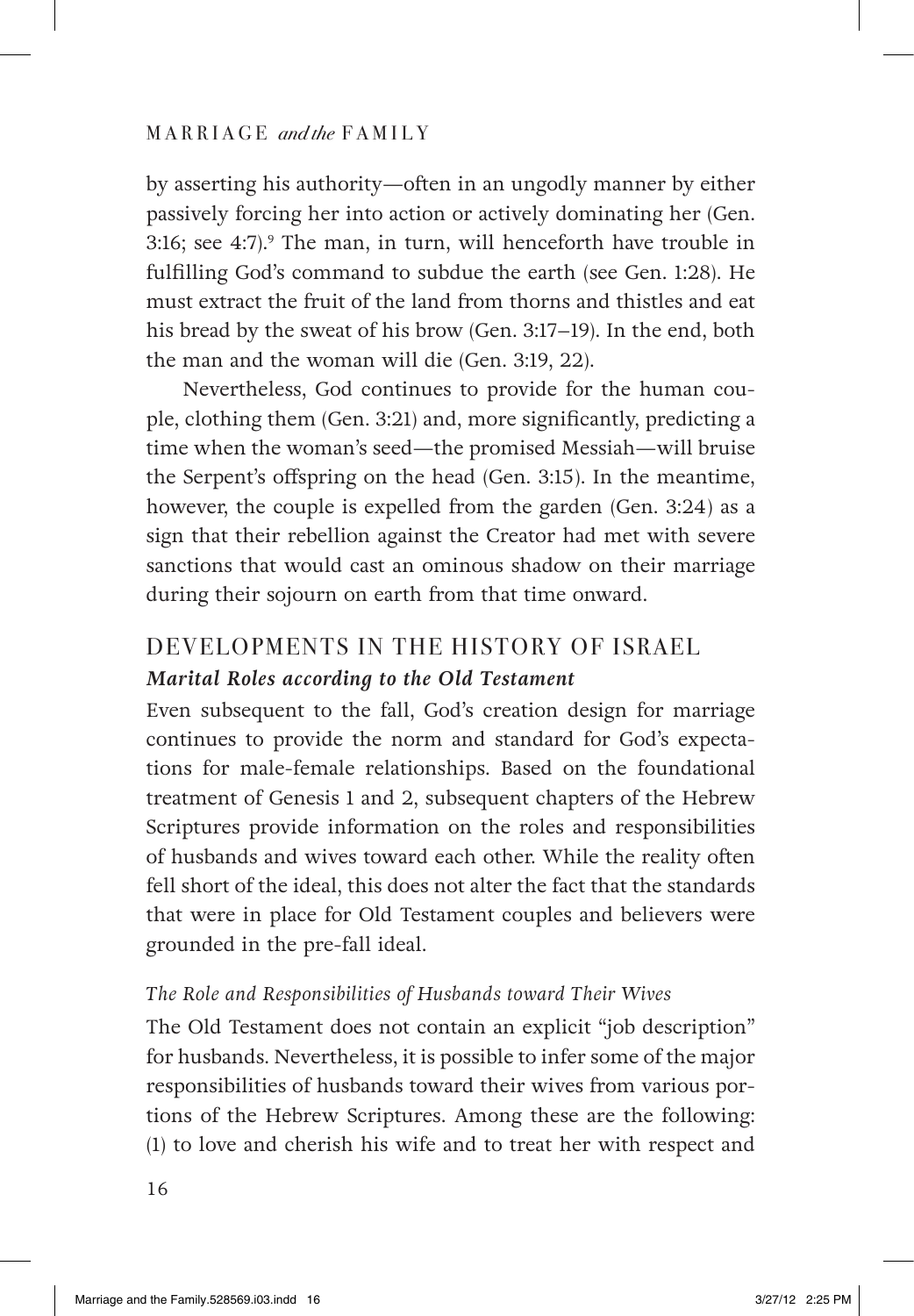dignity; (2) to bear primary responsibility for the marriage union and ultimate authority over the family; and (3) to provide food, clothing, and other necessities for his wife.

First, a man is to *love and cherish his wife and to treat her with respect and dignity*. As one endowed with the image of God, commissioned as the man's suitable helper and partner in filling the earth and subduing it, and as his complement provided by God (Gen. 1:27–28), his wife is worthy of full respect and dignity and is to be cherished as his trusted companion and friend. As the foundational creation narrative stipulates, in order to be united to his wife a man is to leave his father and mother and hold fast to his wife, and they will establish a new family unit (Gen. 2:24). Part of their marital union will be the procreation of offspring (Gen. 1:28).

Second, from the man's creation prior to the woman, later biblical writers (such as Paul, see 1 Cor. 11:8–9) rightly infer that his is the *primary responsibility for the marriage union and ultimate authority over his family* including his wife. Consider the following indicators in the opening chapters of Genesis: the man's responsibilities prior to the creation of the woman (Gen. 2:19–20); the man's direct commission by God to keep the garden of Eden and not to eat from the tree of the knowledge of good and evil (Gen. 2:15–17); and the man's naming of the woman (Gen. 2:23). While the fall distorted the way in which men exercised their headship in subsequent generations (Gen. 3:16b), men were not to avoid their God-given responsibility to be in charge of their marriage and family and all that this entailed. The man's primary responsibility and ultimate authority is consistently seen in the Old Testament pattern of male heads of households, a system which is commonly called "patriarchy" but which is better described as "patricentrism."10

Third, a husband is to provide his wife with food, clothing, and other necessities. While the context is that of a man's responsibilities toward concubines or slave wives, the most important discussion of the husband's duties in this regard is found in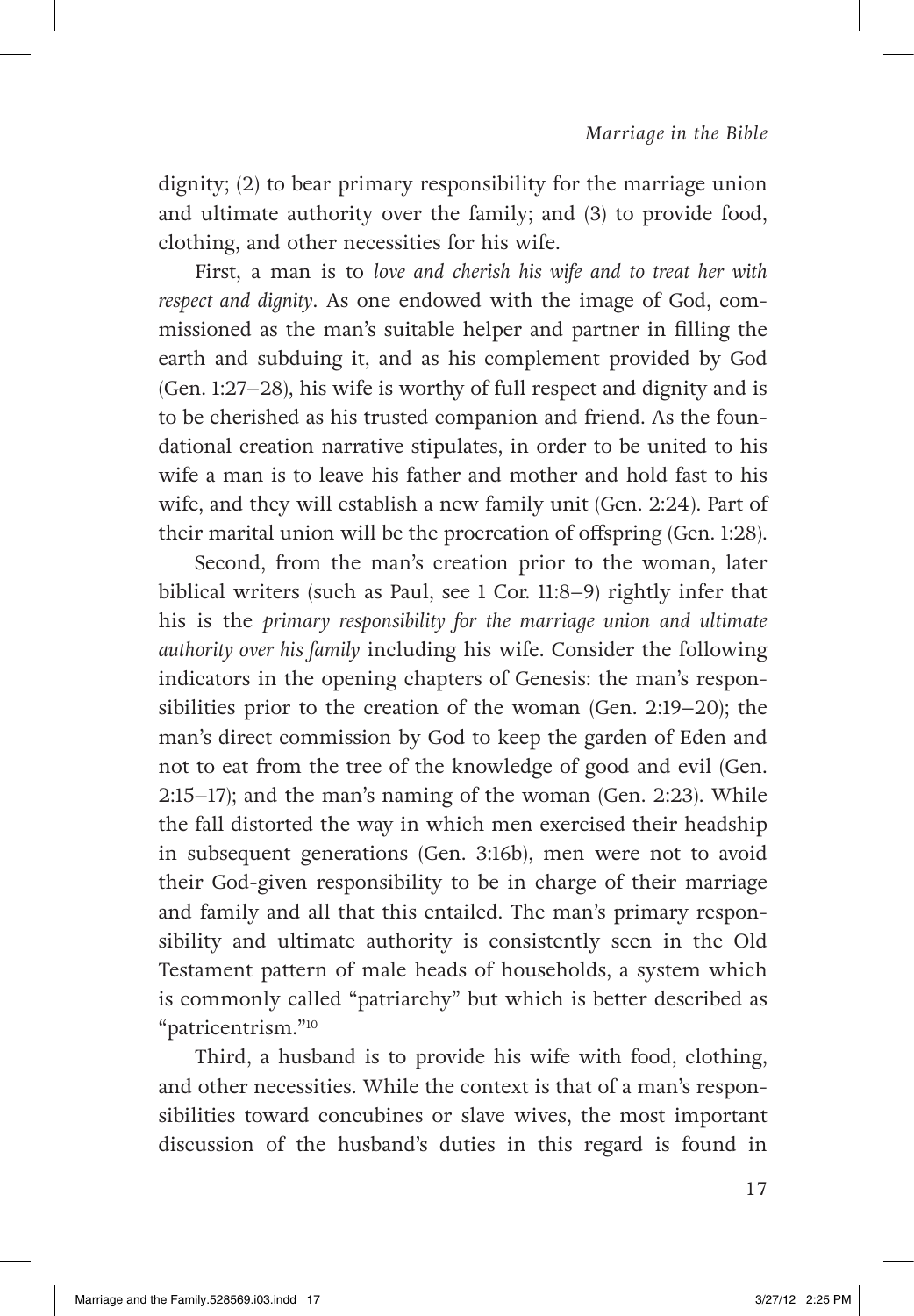Exodus 21:10. This passage stipulates that, "If he [the man] takes another wife to himself, he shall not diminish her *food*, her *clothing*, or her *marital rights*." According to this passage, the husband's obligations toward his wife (and concubines or slave girls) are delineated as involving the provision of food, clothing, and marital rights respectively. This circumscribes the husband's responsibility to provide his wife with peace, permanence, and security (Ruth 1:9 speaks of "rest").

#### *The Role and Responsibilities of Wives toward Their Husbands*

Wives' roles and responsibilities toward their husbands were considered to be essentially threefold in ancient Israel: (1) presenting her husband with children (especially male ones); (2) managing the household; and (3) providing her husband with companionship.

Regarding the first wifely duty, that of *presenting her husband with children* (particularly sons), people in ancient times married in order to have children. In keeping with the belief that fathers lived on in their children, bearing a child was considered to be an act performed by a wife for her husband.<sup>11</sup> Bearing a son was the noblest contribution a wife could make to her husband and her household. Failure to do so, on the other hand, was viewed as a disgrace. Hence, in the book of Genesis we see that Rachel is desperate that she has not yet borne Jacob any children, and when God later enables her to conceive, she interprets this as God having taken away her reproach (Gen. 30:1, 23).

Second, wives were to *manage their household*, fulfilling the divine mandate of keeping the garden of Eden prior to the fall of humanity (Gen. 1:28; see 2:15). The wife's responsibilities in ancient Israel in this regard included cooking, clothing the family, tending the garden, and harvesting grain. Yet while there was a general division of labor along those lines, the boundaries were not rigid, and some of these activities were not limited exclusively to women. Abraham (Gen. 18:1–8), Lot (Gen. 19:3), and Esau (Gen. 27:30–31) all are shown to be involved in meal preparations in the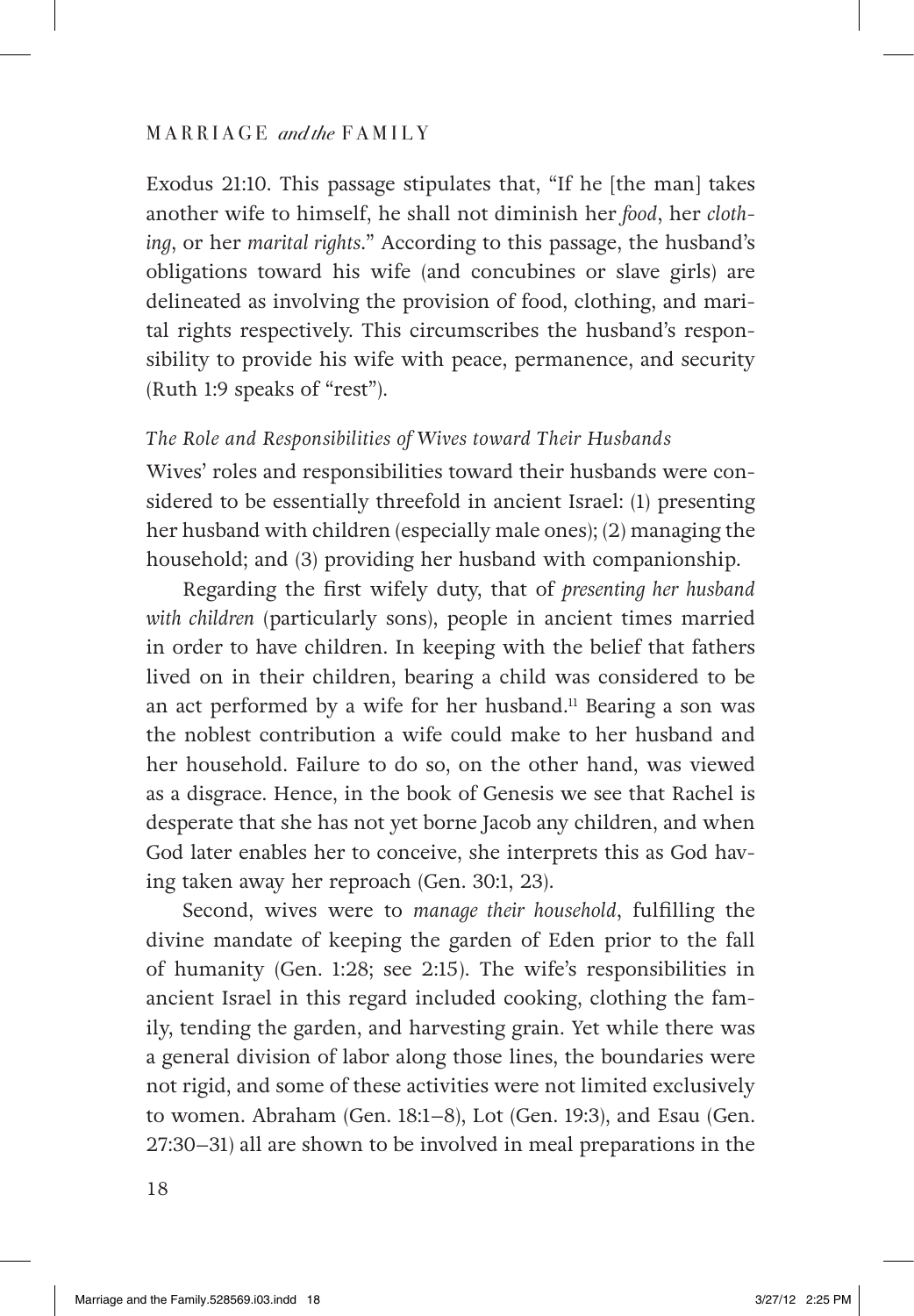Old Testament. Wives also were to supervise household servants involved in domestic chores.

Third, in keeping with God's original purpose for creating her (see Gen. 2:18), the wife was to *provide companionship* for her husband. While legally his subordinate, ideally the wife served as her husband's confidante and trusted friend (see Mal. 2:14). The mutual trust and intimacy characteristic of an ideal marriage is celebrated in the Song of Solomon (e.g., 2:16; 6:3; 7:10).

## *Violations of God's Ideal for Marriage in Ancient Israel Polygamy*

The history of Israel witnesses repeated instances of polygamy (or, more precisely, polygyny). While it certainly was within the Creator's prerogative and power to make more than one wife for the man, God intentionally made only Eve, revealing to Adam his plan with the words, "A man [singular] shall leave his father and his mother and hold fast to his wife [singular], and they shall become one flesh" (Gen. 2:24). As could be expected, though, after the fall of humanity, God's ideal of monogamy was not consistently upheld.<sup>12</sup> Within six generations, barely after Adam had died, the Bible records that "Lamech took two wives" (Gen. 4:19).

While polygamy was *never normative* among the followers of Israel's God, Scripture reveals that it was indeed a recurrent event, even among some of its most important individuals (both reportedly godly and ungodly). Despite this trend, the Old Testament clearly communicates that the practice of having multiple wives was a departure from God's plan for marriage. This is conveyed not only in Scripture verses that seem univocally to prohibit polygamy (see Lev. 18:18; Deut. 17:17), but also from the sin and general disorder that polygamy produced in the lives of those who engaged in the practice. For example, the Old Testament reports disruptive favoritism in the polygamous marriages of Jacob (Gen. 29:30), Elkanah (1 Sam. 1:4–5), and Rehoboam (2 Chron. 11:21). In addition, jealousy was a frequent problem between the competing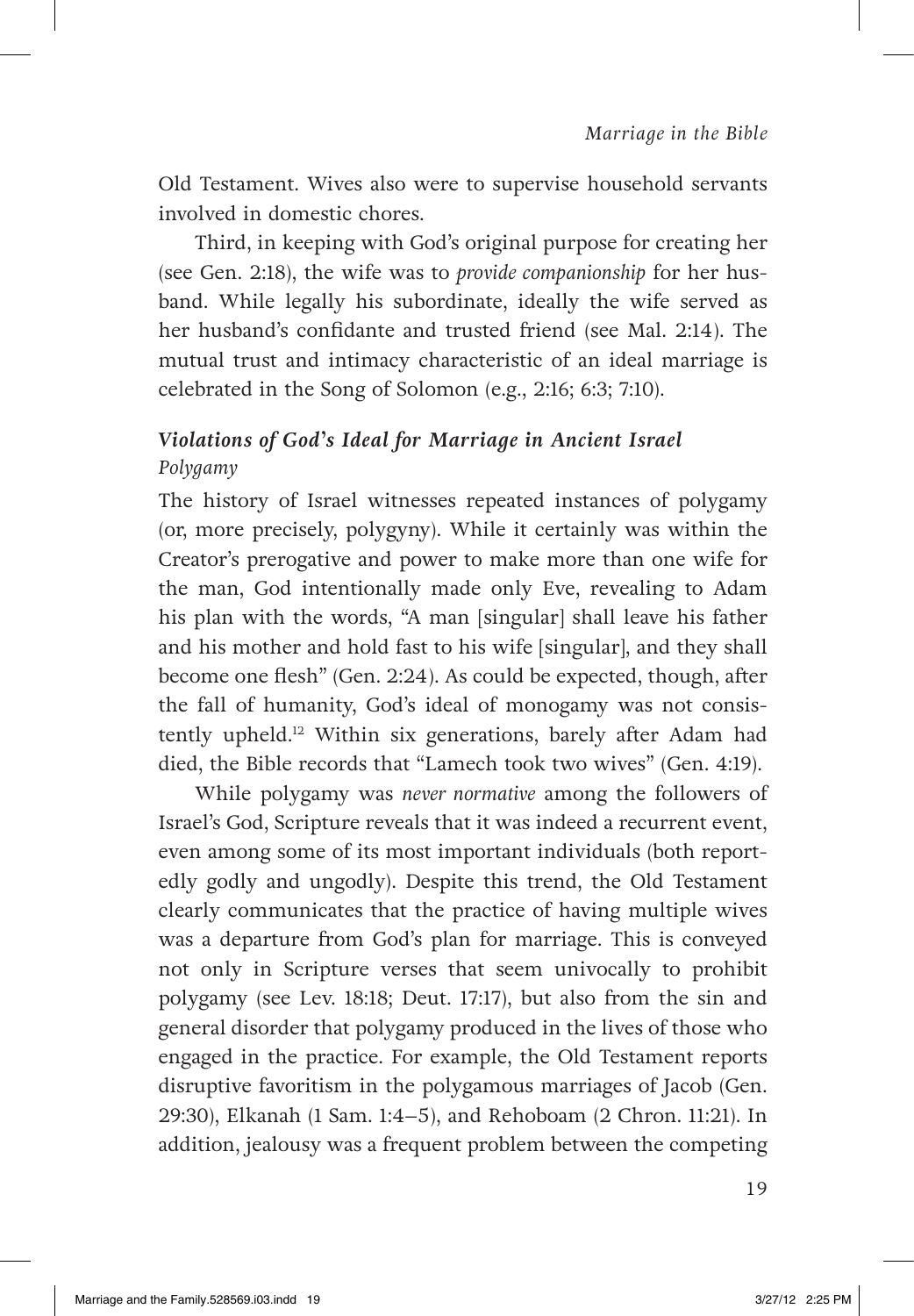wives of Abraham (Gen. 21:9–10), Jacob (Gen. 30:14–16), and Elkanah (1 Sam. 1:6). Moreover, Scripture reports that Solomon's foreign wives "turned away his heart after other gods" (1 Kings 11:4), a violation of the first commandment, and David's multiple marriages led to incest and murder among his progeny. The sin and disorder produced by polygamy, then, is further testimony to the goodness of God's monogamous design of marriage as first revealed in the marriage of Adam and Eve in the garden of Eden. Not only is polygamy nowhere in the Old Testament spoken of with approval (see Ex. 21:10–11; Deut. 21:15–17), but many passages clearly uphold monogamy as the continuing ideal (e.g., Prov. 12:4; 18:22; 19:14; 31:10–31; Ps. 128:3; Ezek. 16:8).

#### *Divorce*

Another component of God's design for marriage that Old Testament Israel regularly compromised is the durability of marriage. The opening chapters of Genesis make clear that God designed marriage to be *permanent*. This is evident in the paradigmatic description of marriage in Genesis 2:24: "A man shall leave his father and his mother and *hold fast* to his wife, and *they shall become one flesh.*"13

Again, however, the Old Testament indicates that many did not respect that God's plan involved the durability of marriage. Divorce was a serious problem early on in the history of Israel. In the Mosaic code, it was stipulated that a priest could not marry a divorcée (even if she was not the guilty party; Lev. 21:7; see Lev. 21:14). In an attempt to bridle sins stemming from divorce, Mosaic legislation prohibited a man from remarrying a woman whom he had divorced and who subsequently had married another man (even if her second husband had died, Deut. 24:1–4). The reason for this was that by her second marriage "she has been defiled" (Deut. 24:4), perhaps indicating that illegitimate remarriage after divorce amounts to adultery. Moreover, the Old Testament records several examples of divorces and attests to the general practice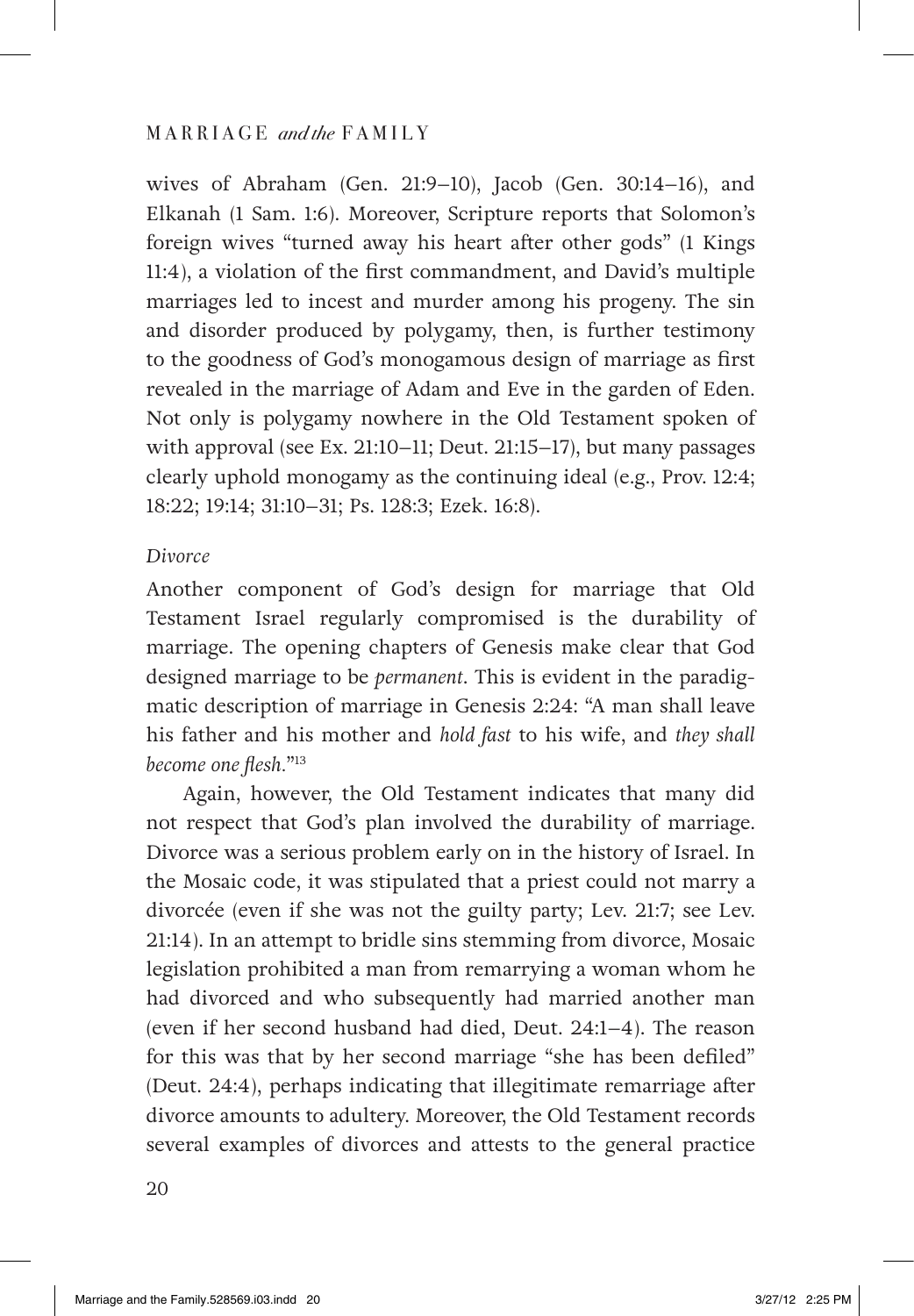of divorce among the Hebrews (Ezra 9–10; Neh. 13:23–31; Mal.  $2:14-16$ ).

Despite the presence of divorce in the history of Israel, however, the Old Testament confirms that durability continued to be a component of God's design for marriage. This can be seen in that the Mosaic legislation seems specifically to *forbid* divorce if the wife was a virgin at the time the marriage was consummated (see Deut. 22:19, 29). In addition, it is evident that God does not approve of divorce, for the Old Testament on several occasions uses the analogy of divorce to describe Israel's spiritual apostasy (see Isa. 50:1; Jer. 3:8), and the prophet Malachi makes clear that God does not approve of divorce motivated by hatred (Mal. 2:16).

#### *Adultery*

Another way in which God's ideal for marriage was compromised in the history of Israel was by way of adultery.<sup>14</sup> While it could be argued that fidelity was Adam's only option, his lack of an opportunity to commit adultery does not diminish the fact that fidelity is an inherent component of God's pattern for marriage: "A man shall leave his father and his mother and *hold fast* to his wife, and they shall become one flesh" (Gen. 2:24). As with the principle of monogamy, however, after the fall of humankind the Old Testament reports that numerous individuals struggled to be faithful to their marriage partners.

Perhaps the best-known incident of adultery recorded in the Old Testament is David's adultery with Bathsheba and the consequent murder of her husband, Uriah (2 Samuel 11). Other instances of marital infidelity abound in the history of Israel. There are, to name a few, Reuben's adultery with Bilhah (Gen. 35:22; see 49:3–4), the adultery of the Levite's concubine (Judg. 19:1–2), and Hosea's wife Gomer's adultery (Hos. 3:1). Despite these instances of adultery in the history of Israel, however, the Old Testament reiterates in numerous places that God's ideal for marriage is *fidelity*. For instance, the seventh commandment directed God's people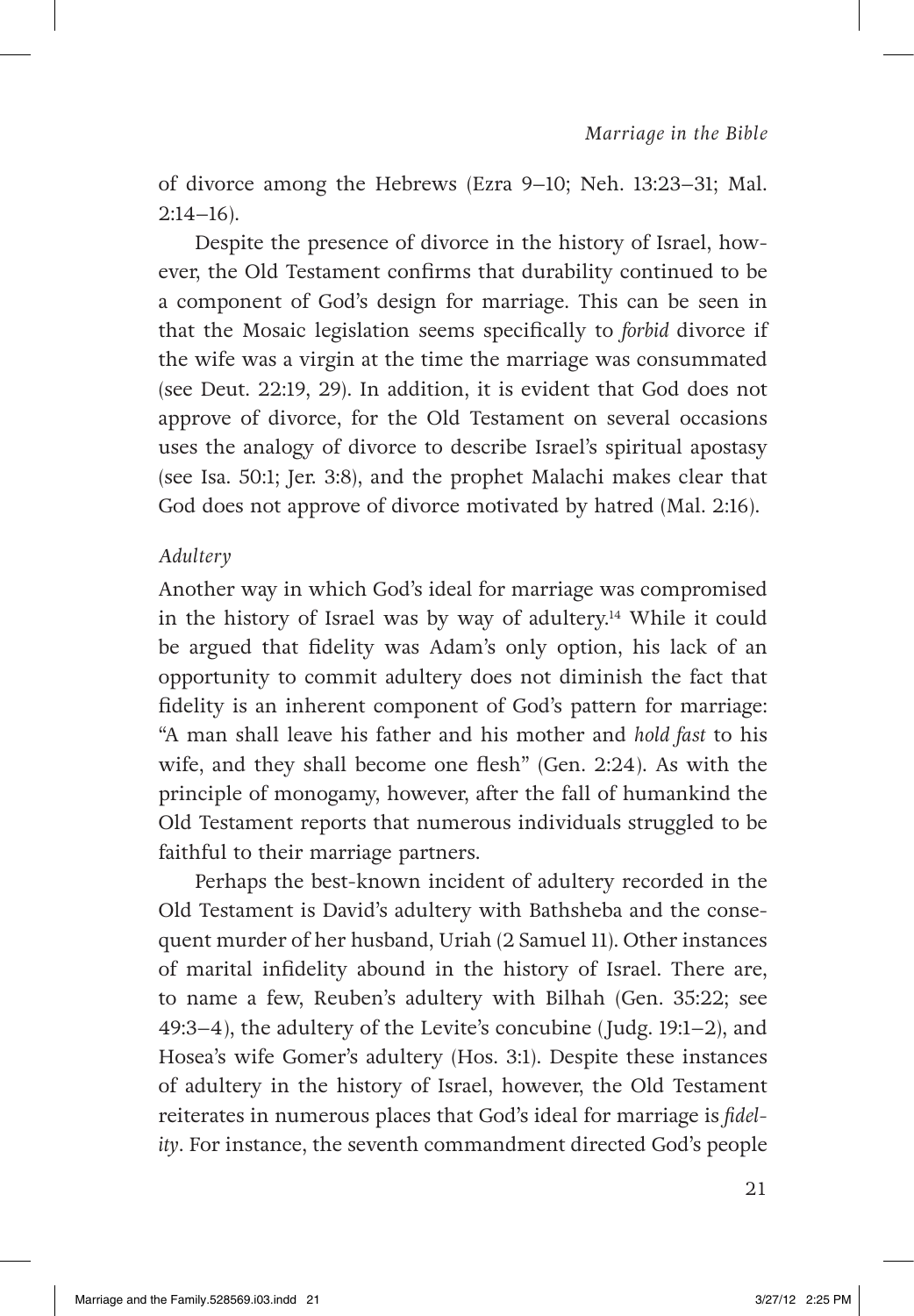in no uncertain terms, "You shall not commit adultery" (Ex. 20:14; Deut. 5:18). The sexual laws in the Holiness Code plainly stipulated, "You shall not lie sexually with your neighbor's wife" (Lev. 18:20), setting the penalty for adultery as death (Lev. 20:10; see Num. 5:11–31; Deut. 22:22). Moreover, the book of Proverbs repeatedly classifies adultery as both foolish and dangerous (Prov. 2:16–19; 5:3–22; 6:32–33; 7:5–23; 9:13–18; 22:14; 23:27–28; 30:20).

What is more, the Lord frequently used the analogy of physical adultery to depict his displeasure over the spiritual adultery of Israel when they departed from him, their first love, in order to pursue other gods (Jer. 3:8–9; Ezek. 16:32, 38; Hos. 1:1–3:5). In short, then, although many in the history of Israel did not adhere to God's design of fidelity within marriage, the Old Testament is clear that the Lord's standard did not change. God expected his people to be faithful—both to their spouse and to him—and was clearly offended when they were not.

#### *Homosexuality*

Heterosexuality is an unequivocal component of the Creator's design for marriage. Yet after the fall of humanity, the Old Testament indicates that the principle of heterosexuality was often violated through same-sex relations. Examples include many of the inhabitants of the cities of the plain, Sodom and Gomorrah (Gen. 19:1–29), the Gibeonites in the days of the judges (Judg. 19:1–21:25), as well as numerous other unnamed lawbreakers in the history of Israel (1 Kings 14:24; 15:12; 22:46; 2 Kings 23:7; Job 36:14).

In spite of these offenses, however, the Old Testament makes clear that the principle of heterosexuality, established at creation, continues to be an integral part of God's design for marriage. This is testified to by the severity of the punishment prescribed for homosexuality—death (Lev. 20:13)—by the presentation of heterosexuality as normative (Prov. 5:18–19; Eccl. 9:9; Song 1–8), and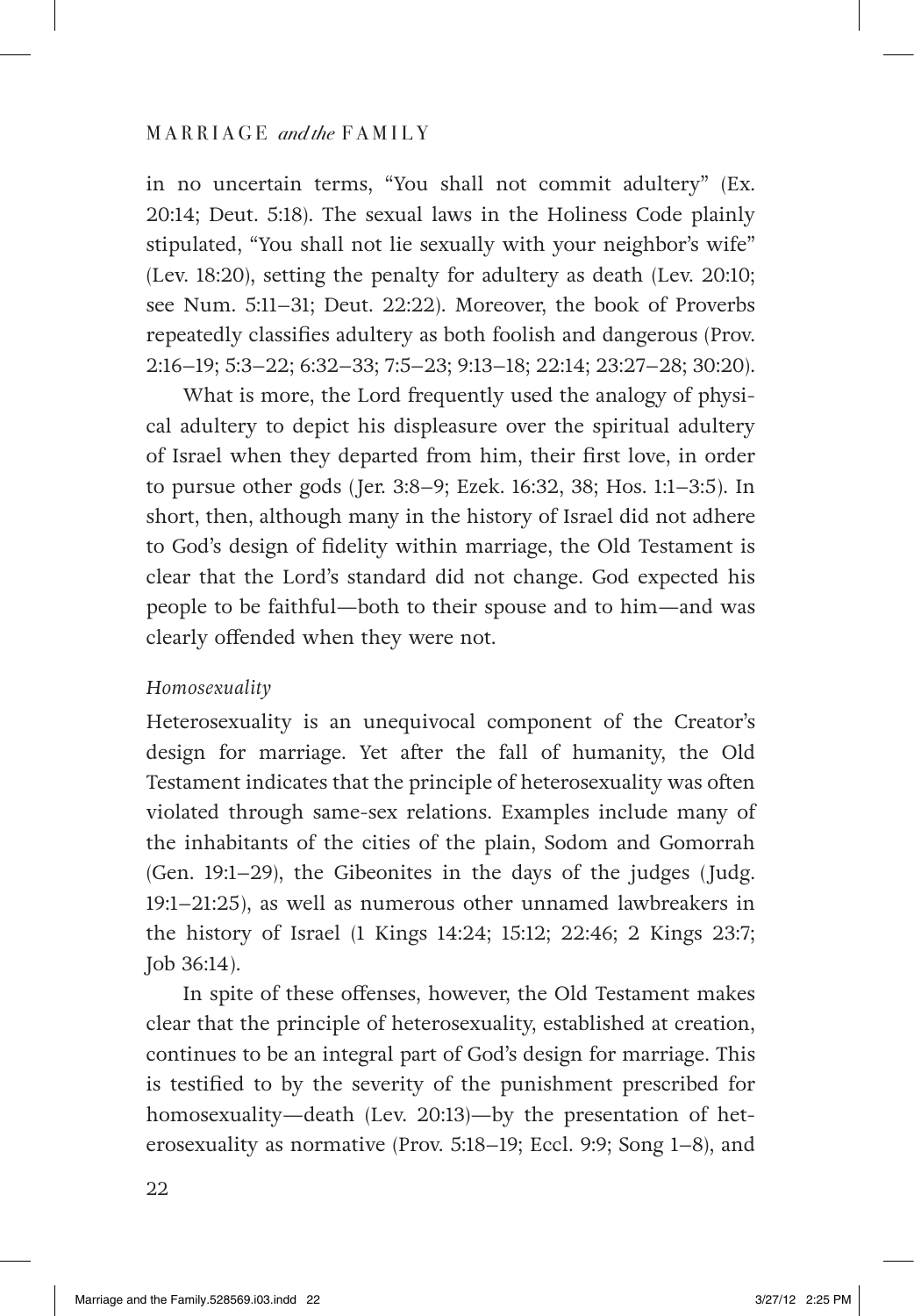by the fate of individuals in the history of Israel who engaged in homosexual activity.

The idea of a homosexual marriage is not only contrary to specific biblical injunctions concerning same-sex intercourse (see Lev. 18:22; 20:13; Deut. 23:17) but also runs counter to the Creator's design for marriage. Heterosexuality—not homosexuality—is plainly in view in God's law of marriage: "A *man* [masculine] shall leave his father and his mother and hold fast to his *wife*  [feminine], and they shall become one flesh" (Gen. 2:24). What is more, this is the only possible arrangement for marriage, as the Creator has commanded and expects married couples to "be fruitful and multiply and fill the earth" (Gen. 1:28).

Since homosexuality involves same-sex intercourse that cannot lead to procreation, it is unnatural and cannot logically entail the possibility of marriage. Indeed, even among the animals, the writer of Genesis repeatedly notes that God made each species male and female, "according to their kinds," for the express purpose of procreation (Gen. 1:21, 24, 25). Moreover, since an aspect of humanity's representative rule over and subduing of the earth for God is procreation (Gen. 1:27–28), and procreation is impossible between two males or two females, homosexuality militates not only against God's design for marriage but against his created order as well.

#### *Sterility*

Fertility is yet another essential part of God's design for marriage of which certain individuals fell short in Old Testament times. Fertility is certainly entailed in God's command to Adam and Eve; "be fruitful and multiply" (Gen. 1:28) is, incidentally, the first command God gave to human beings. Indeed, in the Bible fruitfulness in marriage is repeatedly described as a virtue to be sought after and is viewed as a blessing once obtained (see Ex. 23:26; Deut. 7:14; Ps. 113:9; 127:4–5; 128:3–4). Moreover, certain elements of the Old Testament law appear to be crafted with the intent of furthering the fruitfulness of marriage. Examples include a newlywed soldier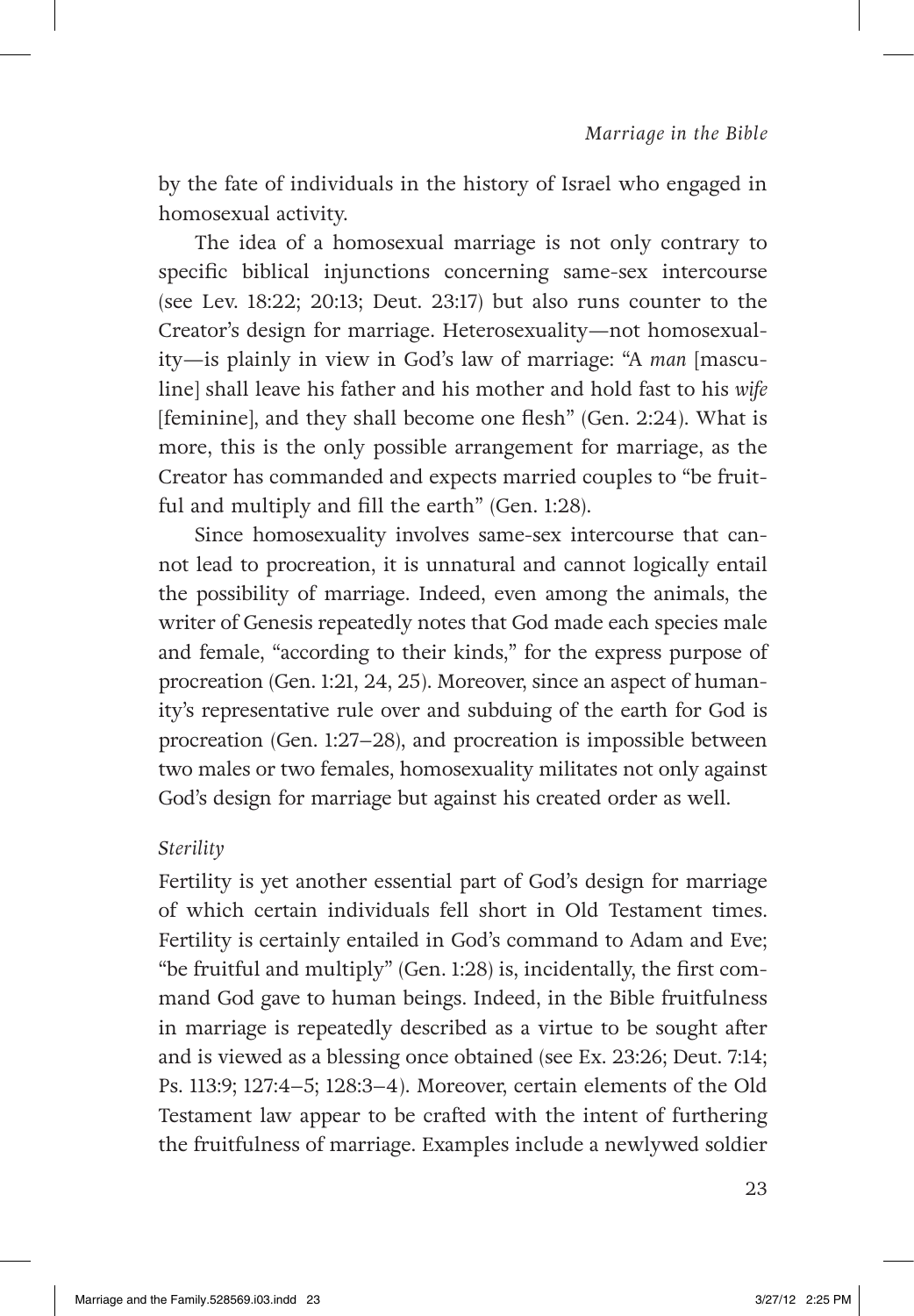being given a year off "to be happy with his wife whom he has taken" (Deut. 24:5) and the institution of levirate marriage that had as its goal the production of offspring for a deceased relative (Deut. 25:5–10). Conversely, the Old Testament views barrenness as a reproach (see Gen. 30:1, 22–23; Isa. 4:1; 47:9; 49:21).

Despite the importance placed on fertility in the Hebrew Scriptures, the fact remains that numerous couples in the history of Israel experienced difficulty conceiving children. One important difference between one's lack of fertility and one's failure to implement other components of God's design for marriage is that sterility is not usually a conscious choice. Nevertheless, in the Old Testament sterility is sometimes presented as a curse stemming from personal sin, as in the case of Abimelech's wives (Gen. 20:17–18) and David's first wife, Michal (2 Sam. 6:23). On other occasions, sterility is presented as a simple fact of nature, as in the case of the three mothers of the Hebrew race—Sarah (Gen. 11:30), Rebekah (Gen. 25:21), and Rachel (Gen. 30:1)—as well as Manoah's wife (Judg. 13:2), Hannah (1 Sam. 1:2), and the Shunammite who aided Elisha (2 Kings 4:14).

While the Bible gives no explicit directives on how to overcome sterility, a common denominator among many of those in Scripture who were at one time fruitless but later became fruitful is prayer. For example, God answered prayers for fertility offered by Abraham (Gen. 15:2–5; 20:17), Isaac (Gen. 25:21), Leah (Gen. 30:17), Rachel (Gen. 30:22), and Hannah (1 Sam. 1:9–20). These answered prayers, as well as the Lord's general multiplication of his people in fulfillment of the Abrahamic covenant, are further testimony to the fact that fertility is an essential component of God's design for marriage and is possible for those who seek God regarding it.

#### *Dilution of Gender Distinctions*

Complementarity, which includes the notion of equal worth but differing roles for the sexes, is an essential and foundational part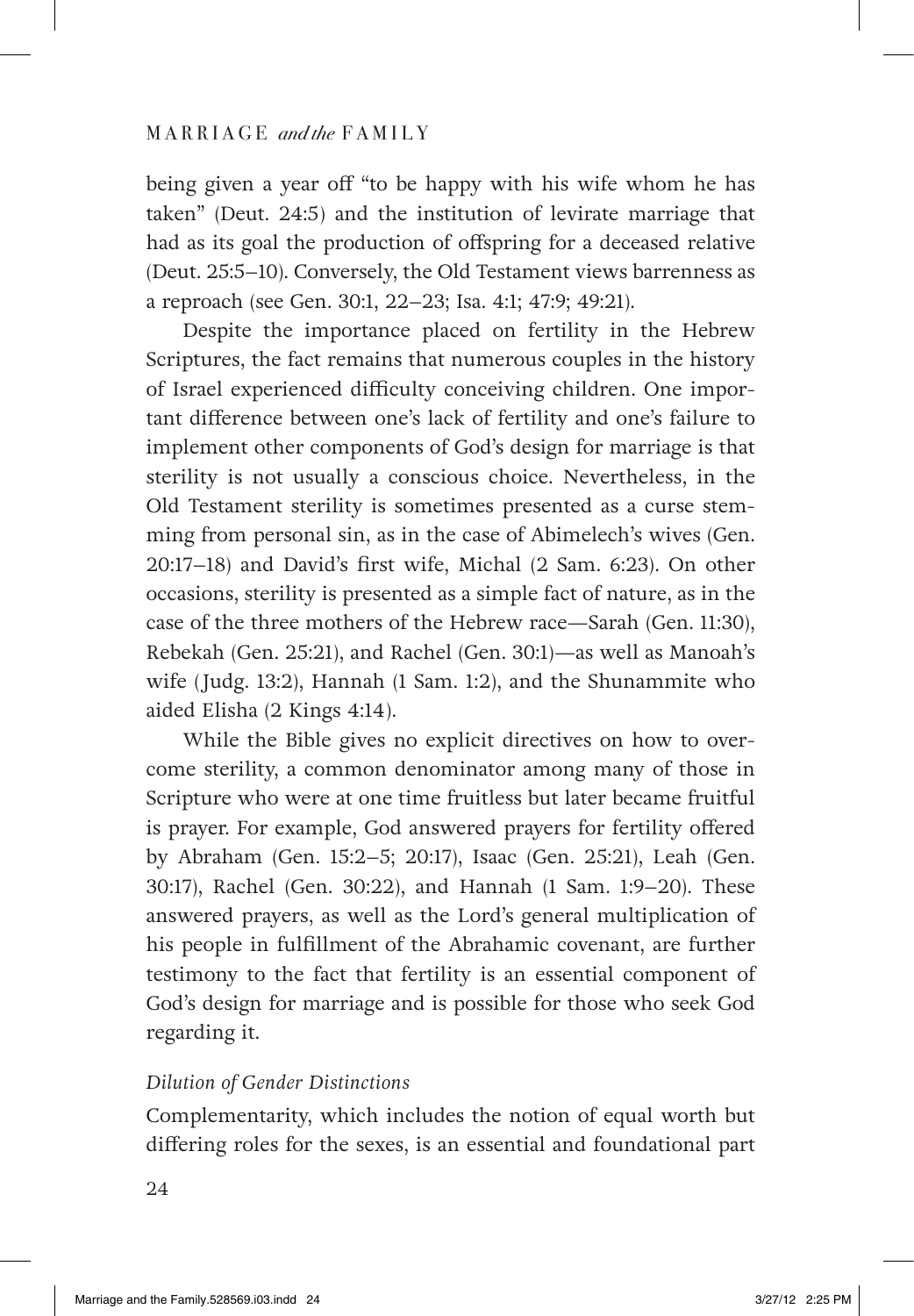of God's design of marriage. However, as is evident from the other marital distortions mentioned above, the history of Israel features several instances where the principle of complementarity was not observed. Individuals who engaged in homosexuality or who purposefully avoided fruitfulness (e.g., Onan, Gen. 38:8-10) cannot be described as having behaved in a manner that is fully consistent with the God-ordained pattern of complementarity.

In addition, the Old Testament features a number of individuals who clearly and specifically abandoned their God-ordained gender roles, some without participating in other marital distortions. For instance, men who failed in the leadership of their home (at least on occasion) include Adam, Eli, David, and Ahaz, and examples of women who (at least at times) were not "suitable helpers" within their families include Eve, Bathsheba, Jezebel, and Athaliah, among others.

Despite these examples of distortion of the Creator's design of gender roles, even after the fall, the Old Testament repeatedly confirms the fact that complementarity is part of God's plan for marriage. Equal worth of husbands and wives is seen in a number of different spheres: legal parity in regard to parental obedience (Ex. 20:12; 21:15, 17; Lev. 20:9; Deut. 5:16); economic privileges that allowed for daughters and wives to inherit property (Num. 27:1–11; 36:1–9; see Prov. 31:13–18, 24); and liberty for both sexes to have personal spiritual encounters (Judg. 13:2–25), experience answered prayer (1 Sam. 1:9–20), engage in public worship (Neh.  $8:2$ ), and perhaps even to participate in the prophetic office (Ex. 15:20; Judg. 4:4; 2 Kings 22:14; Neh. 6:14).

At the same time, the Lord's design for marriage in the Old Testament includes important functional differences for the sexes as well. In addition to the Lord's specific confirmation of Adam's headship after the fall (Gen. 3:16), complementary gender roles as established at creation are evident in the Old Testament narratives recounting the marriages of the patriarchs (e.g., Abraham: Gen. 18:12, where Sarah calls Abraham "my lord"; see 1 Pet. 3:5–6) and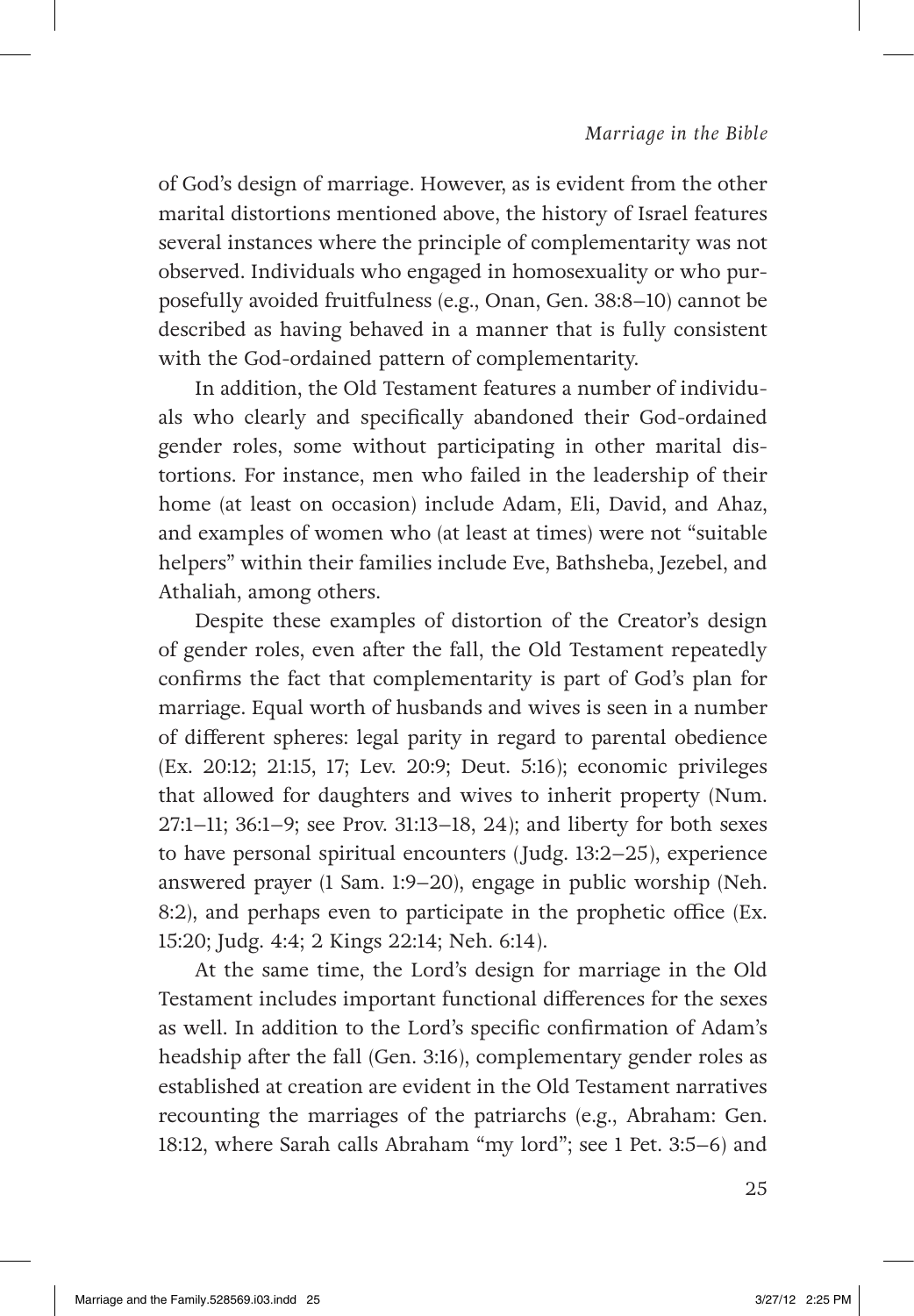godly kings of Israel (e.g., David in 1 Sam. 25:40–42; 1 Kings 1:16, 31). King Lemuel's description of a virtuous wife as an industrious homemaker under her husband's authority (Prov. 31:10–31) also reflects the complementary pattern instituted in Genesis 2.15 As with the other components in God's design for marriage, it is clear that the history of Israel did not alter the Lord's plan for these institutions.

# GLIMPSES OF THE IDEAL (WISDOM LITERATURE) *The Excellent Wife (Proverbs 31)*

The book of Proverbs concludes with an acrostic poem (moving from the first to the last letter of the Hebrew alphabet) extolling the virtues of the excellent wife whose worth to her husband surpasses that of great material wealth (Prov. 31:10–31). At the heart of the poem (vv. 20–27) appears to be a chiasm (i.e., an ABB'A' pattern), climaxing in the reference to the woman's husband being respected at the city gates (v. 23). This may indicate that the respect that the man receives is in large part related to the noble character and accomplishments of his wife.

Some have commented that this woman must have been phenomenal, since on the one hand it is said that she rises early in the morning (Prov. 31:15) and on the other that her lamp does not go out at night (Prov. 31:18)! When did this woman sleep? Rather than viewing these qualities as existing in a woman all at one time, depicting a day in the life of the ideal woman, one may view these attributes as having developed over a period of time and as being exhibited in a woman's life during different occasions and seasons of life. Indeed, the excellent wife of Proverbs 31 displays many virtues that remain relevant for women aspiring to be godly wives today. The Proverbs 31 woman:

- b-Is a major asset to her husband (vv. 10, 11)
- Is a trusted companion (v. 11)
- b-Is for and not against her husband; she has his well-being and best interests at heart (v. 12)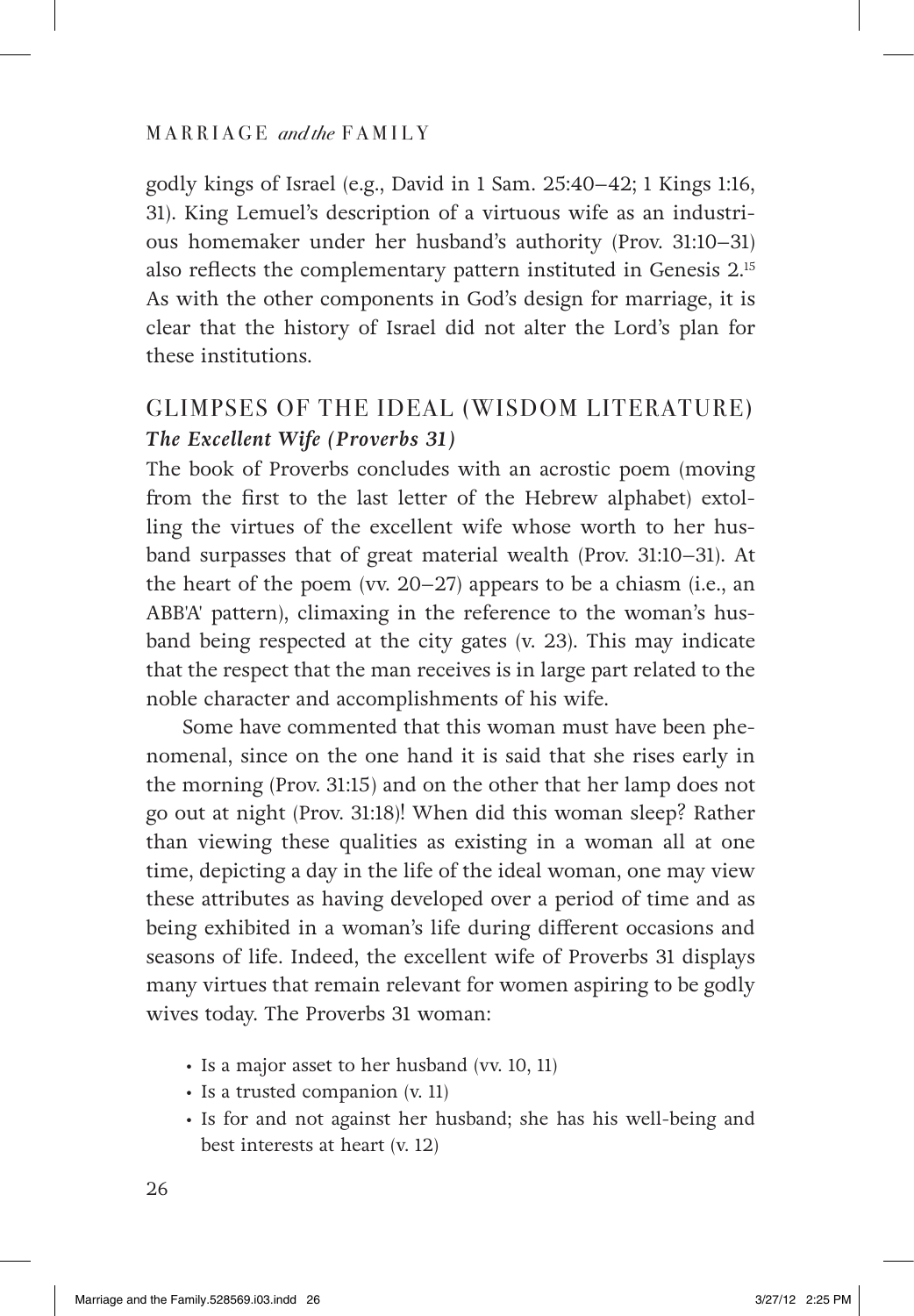- b-Is industrious and hardworking (vv. 13, 27)
- Procures and prepares food for her entire household (vv. 14, 15)
- Rises early (v. 15)
- Locates and purchases real estate (v. 16)
- Reinvests extra earnings from her home business (v. 16)
- b-Is vigorous, energetic (vv. 17, 25)
- b- Produces clothes for her family and as merchandise (vv. 13, 18–19, 21–22, 24)
- b-Is kind to the poor, reaches out in mercy to the needy (v. 20)
- Ensures that she and her children are properly and finely dressed (vv. 21–22)
- Contributes to others' respect for her husband and oversees her household so he can devote himself to a role of leadership in the community (vv. 23, 27)
- Is ready for the future and prepares for eventualities (vv. 21, 25)
- Displays wisdom in speech, teaching of kindness (v. 26)
- b-Is praised by her children and husband (vv. 28–29, 31)
- Is God-fearing rather than relying on her physical beauty (v. 30)

While some might find this ideal unattainable, it is a worthy goal to which women today may aspire. This picture is consistent with God's overall design for women as supportive partners of their husbands. However, this kind of woman clearly breaks the stereotype of a woman who is "confined to the home" or diminished in her personhood. She is a woman of great resourcefulness who is a source of strength and inestimable blessing to her husband and children. Who would not want to have a wife and mother aspiring to such a role model?

#### *The Beauty of Sex in Marriage (The Song of Solomon)*

In the midst of the deterioration evident during the course of Israel's history, there is one other bright spot in the Hebrew canon: the Song of Solomon. On the basis of the notion that God established marriage, including the physical union of husband and wife (Gen. 2:18–25, esp. Gen. 2:24–25: "one flesh . . . both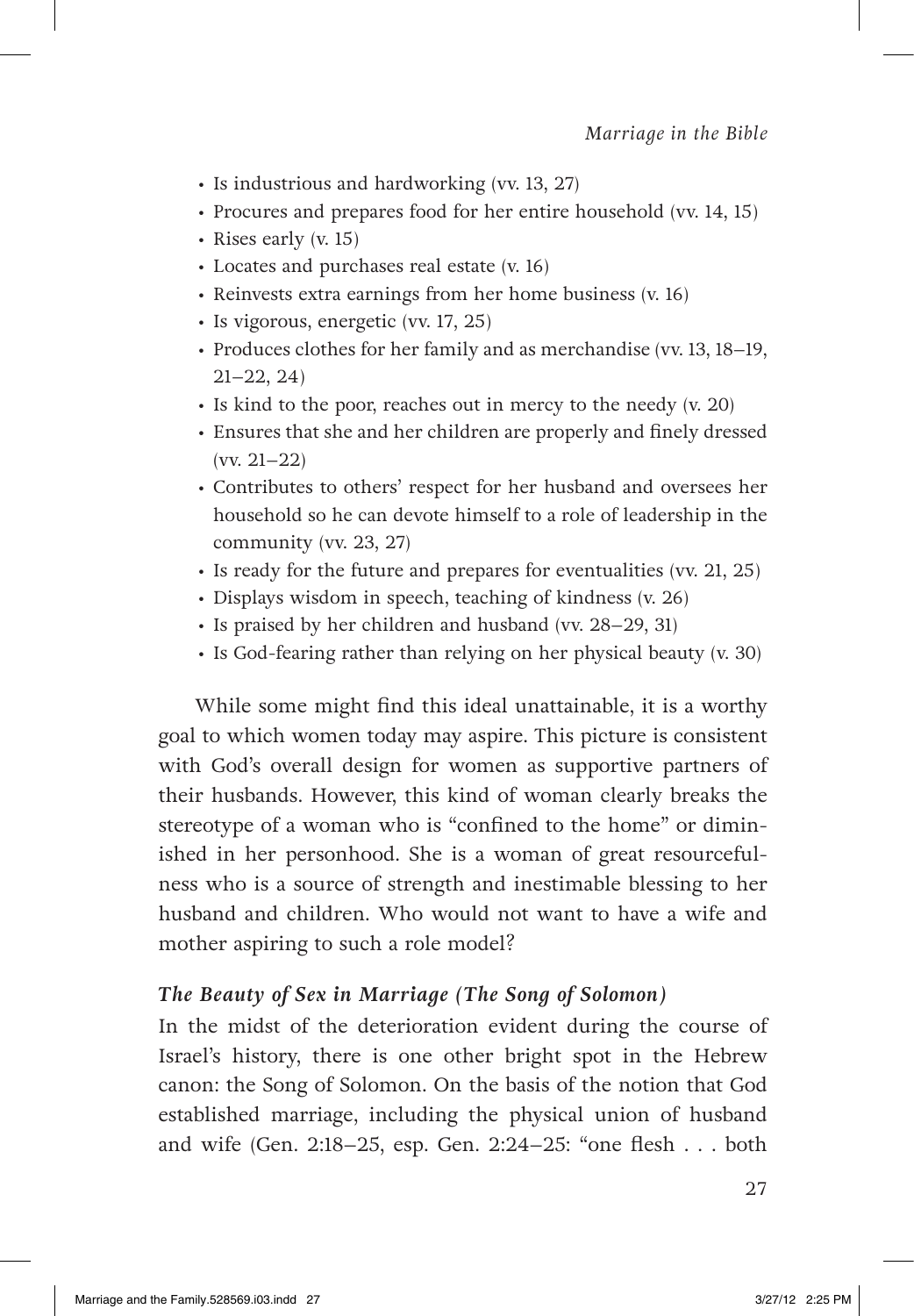naked and . . . not ashamed"), the Song of Solomon celebrates the beauty of marital love, including its intimate sexual expression.16

Not only does the Song of Solomon contribute to the Hebrew (and Christian) canon a collection of love poems celebrating the strength and passion of married love (including sex), the book also anticipates the restoration of the relationship between the first man and the first woman, Adam and Eve, which was ruptured by the fall. Subsequent to the fall, the judgment pronounced on the woman included that her desire would be for her husband (Gen. 3:16), which in all likelihood conveys the woman's sinful desire to manipulate and control her husband rather than to lovingly submit to him (see Gen. 4:7).<sup>17</sup>

In the third and only other instance of the term translated "desire" in these passages, Song of Solomon 7:10, the woman exclaims, "I am my beloved's, and his desire is for me." Rather than the woman's desire being illegitimately to control her husband, a restoration of the original state is envisioned in which the husband's desire will be for his wife. Once again, the woman gladly rests in the assurance that she is her husband's, and the husband does not dominate his wife but desires her. This kind of love signifies a return to paradise. As in the original garden, the man and the woman will be able to be "both naked and . . . not ashamed" (Gen. 2:25).

#### MARRIAGE IN THE NEW TESTAMENT

#### *No Longer Two, but One: Jesus's High View of Marriage*

Jesus's teaching on the requirements of discipleship regularly subordinated one's kinship ties to the obligations of the kingdom. However, while our Lord had much to say about people's need to give first priority to Jesus's call to discipleship, he provided comparatively little instruction on marriage. Doubtless the major reason for this is that Jesus, like his contemporaries, assumed the validity of the divine pattern for marriage set forth in the opening chapters of Genesis.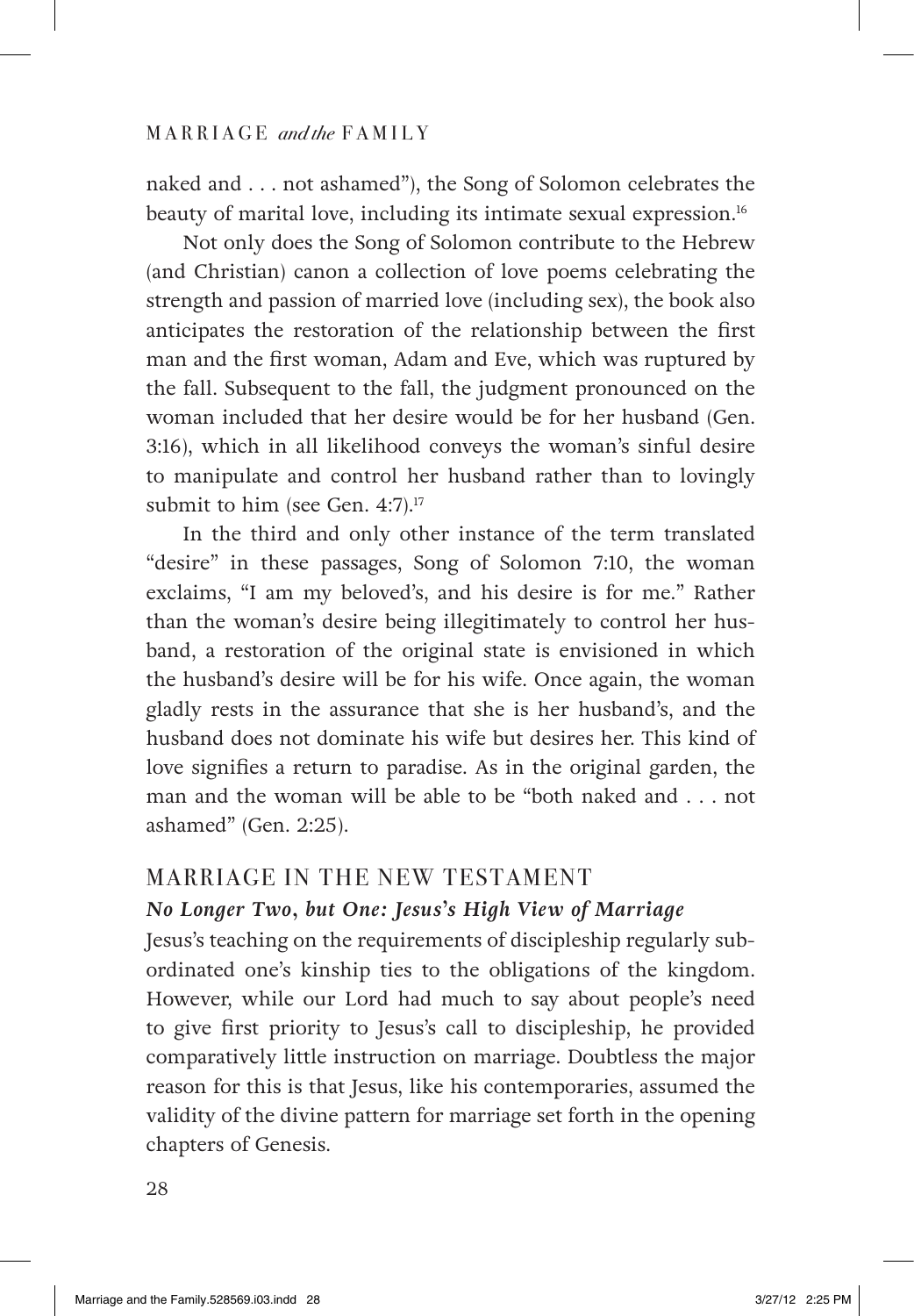When questioned about divorce, Jesus affirmed the permanent nature of marriage in no uncertain terms. Adducing both foundational Old Testament texts, Genesis 1:27 and 2:24, he asserted, "So they [husband and wife] are no longer two, but one flesh. Therefore what God has joined together, let no one separate" (Matt. 19:6 NIV). This makes clear that Jesus considered marriage to be *a sacred bond between a man and a woman, established by and entered into before God*.

While Jesus held a very high view of marriage, however, his teaching on natural family ties provides important parameters, placing it within the larger context of God's kingdom. The culmination of this development will be reached in the eternal state where people will no longer marry but will be like the angels (Matt. 22:30). Thus, Jesus lays the groundwork for Paul's teaching that "from now on those who have wives should live as if they do not . . . for this world in its present form is passing away" (1 Cor. 7:29, 31 NIV).

#### *Submission and Sensitivity: Peter's Message to Husbands and Wives (1 Pet. 3:1–7)*

Peter's comments on the marriage relationship are penned in the context of believers suffering at the hands of unbelievers, specifically, believing wives called to live with unbelieving husbands. Peter's general rule of conduct is submission "for the Lord's sake to every human institution" (1 Pet. 2:13), including government (1 Pet. 2:13–17), authorities at work (1 Pet. 2:18), and at home (1 Pet. 3:1). In the case of work relationships, submission is urged not only to superiors who are "good and gentle but also to the unjust" (1 Pet. 2:18). Wives, likewise, are to be submissive to unbelieving husbands (1 Pet. 3:1).<sup>18</sup>

In all of this, Christ has set the example (1 Pet. 2:21), all the way to the cross (1 Pet. 2:24). Marriage, as well as other human relationships, is thus set in the larger framework of a believer's Christian testimony in the surrounding unbelieving world. While there is no guarantee (see 1 Cor. 7:16), believing wives are to work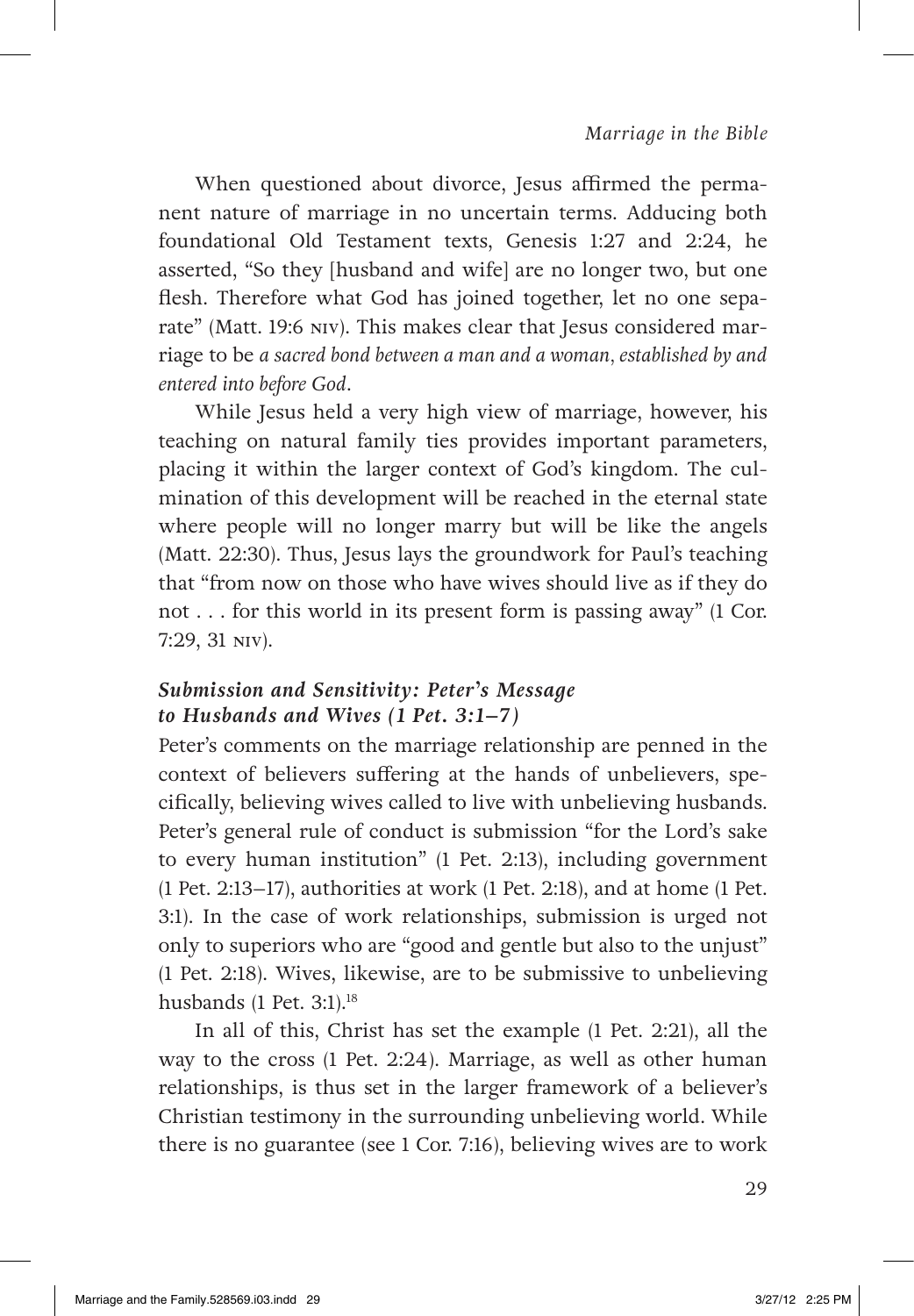and pray that their husbands "may be won without a word by the conduct of their wives—when they see your respectful and pure conduct" (1 Pet. 3:1–2; see 1 Cor. 7:12–14). Such wives are to cultivate inner, spiritual beauty (1 Pet. 3:4), being submissive to their husbands as Sarah was to Abraham. They are called to do so even when their husbands' directives are not informed by a regenerate mind and heart, as long as this does not involve sin (1 Pet. 3:3–6; see, e.g., Genesis 20).

In the sole verse addressed to husbands, Peter admirably balances the recognition of distinctions between the marital partners and the notion of their equality in Christ. On the one hand, wives are called "the weaker vessel" with whom husbands are to live in an understanding way. Yet on the other hand, wives are called "heirs with you [their husbands]" of the gracious gift of life (1 Pet. 3:7). The reference to removing any obstacles for joint marital prayer closes Peter's instruction to married couples.

#### *Paul's Vision for Marriage*

#### *Fulfilling One's Marital Obligations (1 Cor. 7:2–5)*

Paul's pronouncements on marriage in his first letter to the Corinthians are part of his response to a letter sent to him by the Corinthians, in which they had requested that the apostle rule on several controversial issues (1 Cor. 16:17). In his response, the apostle takes a strong stand against a false *asceticism* that values singleness as more spiritual than marriage (1 Cor. 7:1). Suppressing their physical functions for the sake of spiritual advancement, the proponents of this teaching apparently called on those who were married to refrain from sexual intercourse with their spouse or even encouraged them to divorce him or her in order to pursue an allegedly higher, sexless spirituality.

While 1 Corinthians 7 is often discussed in the context of Paul's high valuation of singleness, it is worthy of note that the same chapter also contains a very strong affirmation of marriage. In 1 Corinthians 7:2–5, Paul urges the husband and the wife not to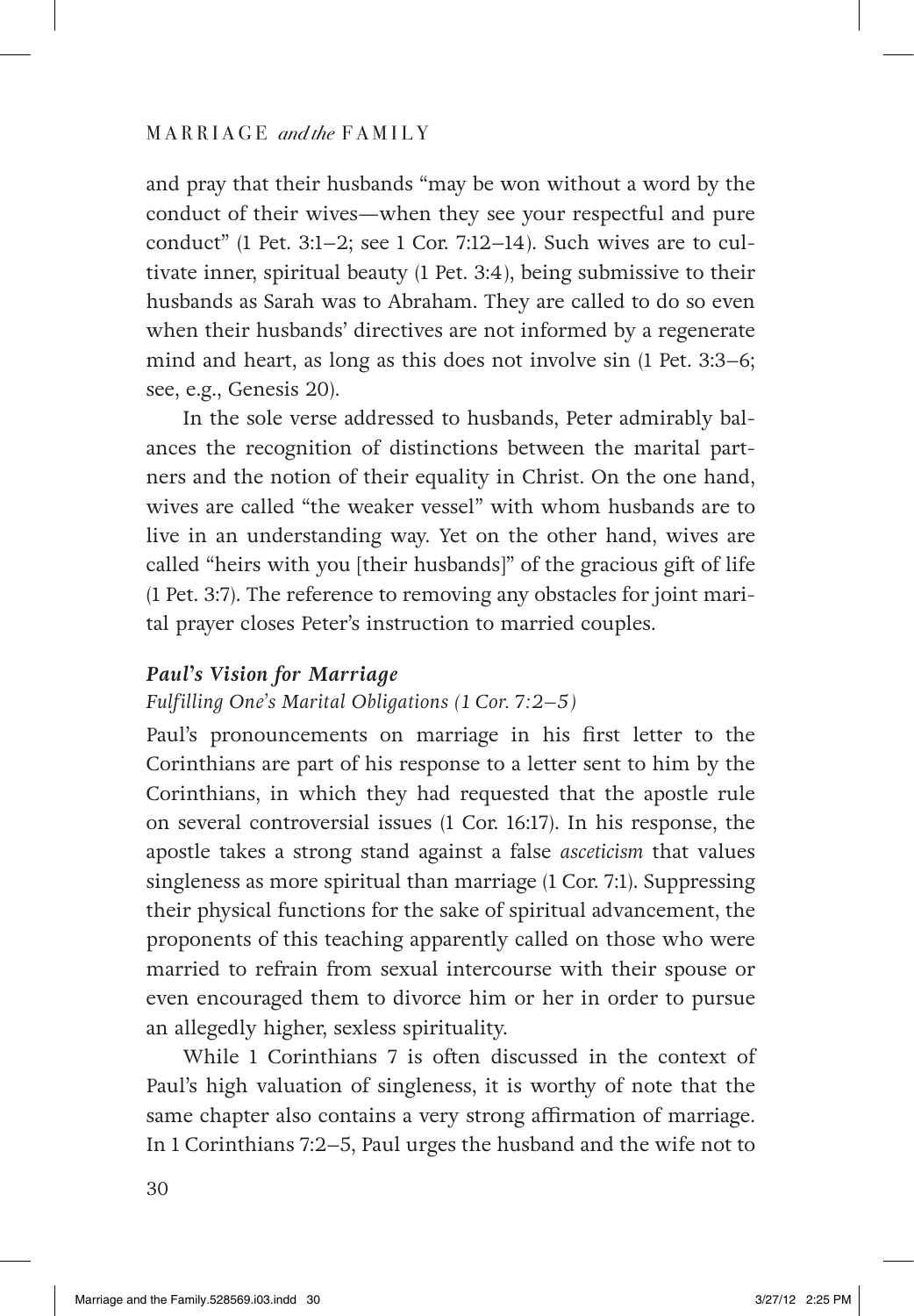withdraw from normal marital sexual relations but to fulfill their sexual obligations toward their marriage partner. This reveals Paul's high view of marriage and contradicts the misguided spirituality promoted by some in the Corinthian congregation.

#### *Marriage an Honorable State (1 Tim. 2:15; 4:1–4)*

First Timothy contains a very strong reaffirmation of the centrality of marriage in the age of Christ. As in Corinth, some in Ephesus (the destination of 1 Timothy) were teaching that Christians ought to abstain from marriage. Paul counters this teaching with extremely strong language, contending that those "who forbid marriage" (1 Tim. 4:3) were "devoting themselves to deceitful spirits and teachings of demons" (1 Tim. 4:1). In contrast, he maintains that "everything created by God [including marriage] is good, and nothing is to be rejected if it is received with thanksgiving" (1 Tim. 4:4).

Earlier in the letter, Paul affirms "childbearing" (i.e., a woman's devotion to her domestic and familial duties, including childrearing) as a vital part of a woman's life of faith (1 Tim. 2:15) and calls candidates for both overseer and deacon to be faithful to their wives (1 Tim. 3:2, 12; see Titus 1:6) and to manage their households well, keeping their children submissive (1 Tim. 3:4; see Titus 1:6). In the former passage, Paul adduces both the Genesis creation and fall narratives (see 1 Tim. 2:13–14), which indicates that he views marriage as a divine creation ordinance that, though affected by the fall, continues to obtain in the age of Christ.

### *All Things under One Head: The Roles of Husband and Wife (Eph. 5:21–33)*

Paul's most thorough treatment of marriage is found in his letter to the Ephesians. Read *in the context of the entire letter*, it becomes clear that Paul set marriage within the larger context of God's final restoration of all things under the headship of Christ. At the very outset Paul affirms God's overarching purpose for humanity (including married couples) in the age of Christ: "to bring all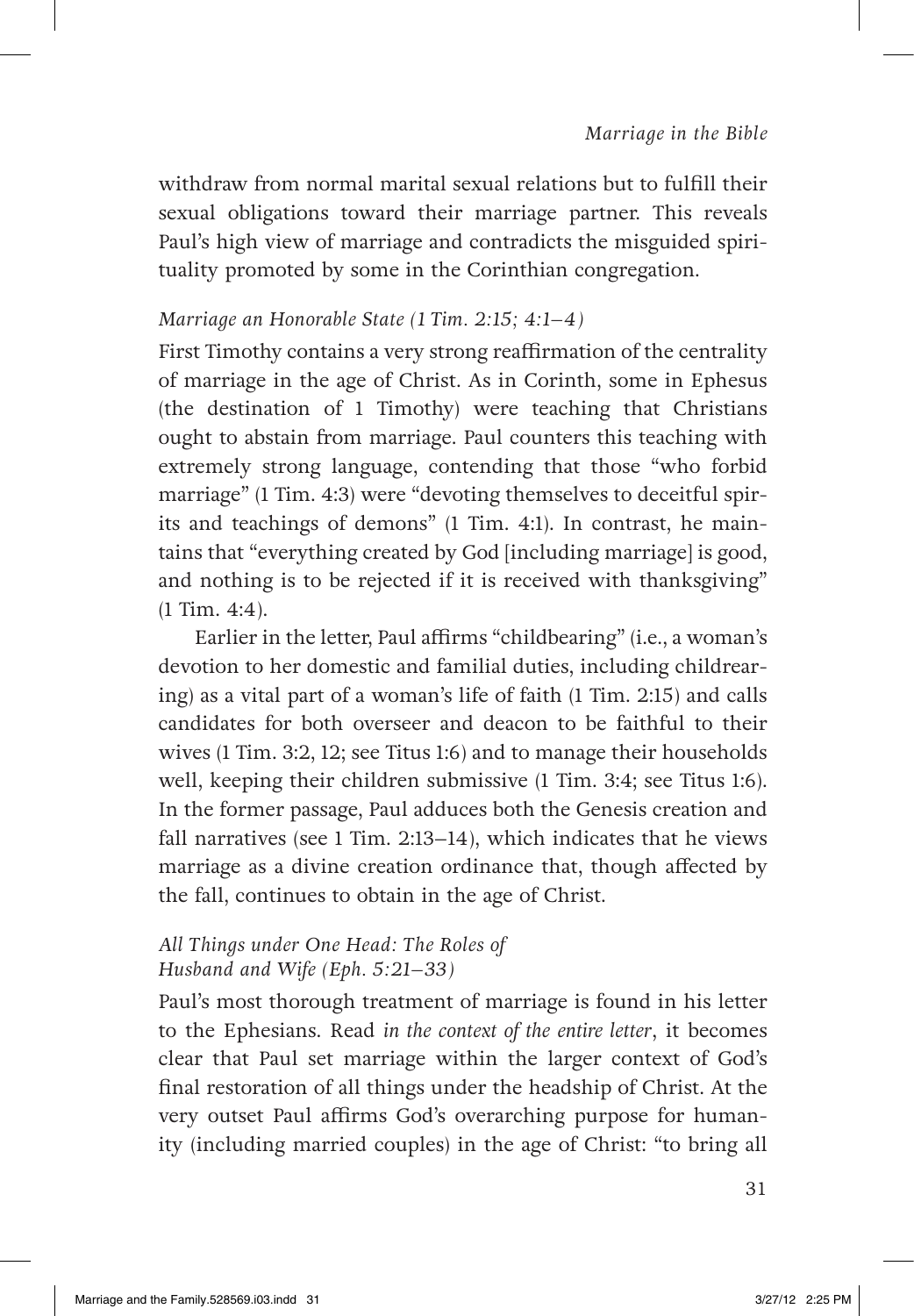things in heaven and on earth under one head, even Christ" (Eph. 1:10 NIV). This establishes Christ as the focal point of God's endtime program, as well as the head (Eph. 1:22), not only over the church (Eph. 1:22) but over every authority, in the present as well as the coming age (Eph. 1:21). Clearly, Christ's headship here conveys the notion of supreme authority, not merely that of provision or nurture. As the exalted Lord, Christ is the head, and all things are subjected to him (see Phil. 2:9–11).

The first important lesson for marriage from Paul's teaching in Ephesians is therefore that the marriage relationship must be seen within the compass of God's larger purposes, that is, the bringing of "all things in heaven and on earth together under one head, even Christ" (Eph. 1:10 NIV). This includes spiritual powers who will be fully submitted to Christ (Eph. 1:21); the bringing together of Jews and Gentiles in one entity, the church (Eph. 2:11–22; 3:6–13); the restoration of creation (see Rom. 8:18–25), which men, as divine image bearers, are currently working to subdue (Gen. 1:28); and, most relevant for our present purposes, the restoration of the male-female marriage relationship as realized by Spirit-filled, committed Christian believers, who overcome the cursed struggle of manipulation and dominance (see Gen. 3:16) in the power of Christ and relate to each other in proper submission and Christlike love.

Paul continues to develop these important truths in the following chapters of his letter. In Ephesians 2, he affirms that believers (and hence also Christian husbands and wives) were once in the realm of Satan, but now they have been made alive in Christ, by grace (Eph. 2:5). They have been raised and exalted *with him*, participating in his victory over Satan (Eph. 2:6). God's end-time plan to bring together all things in and under Christ is nowhere more evident than in his inclusion of the Gentiles in the community of believers together with believing Jews (Eph. 2:11–22; 3:6).19 This Paul calls a salvation-historical "mystery," hidden in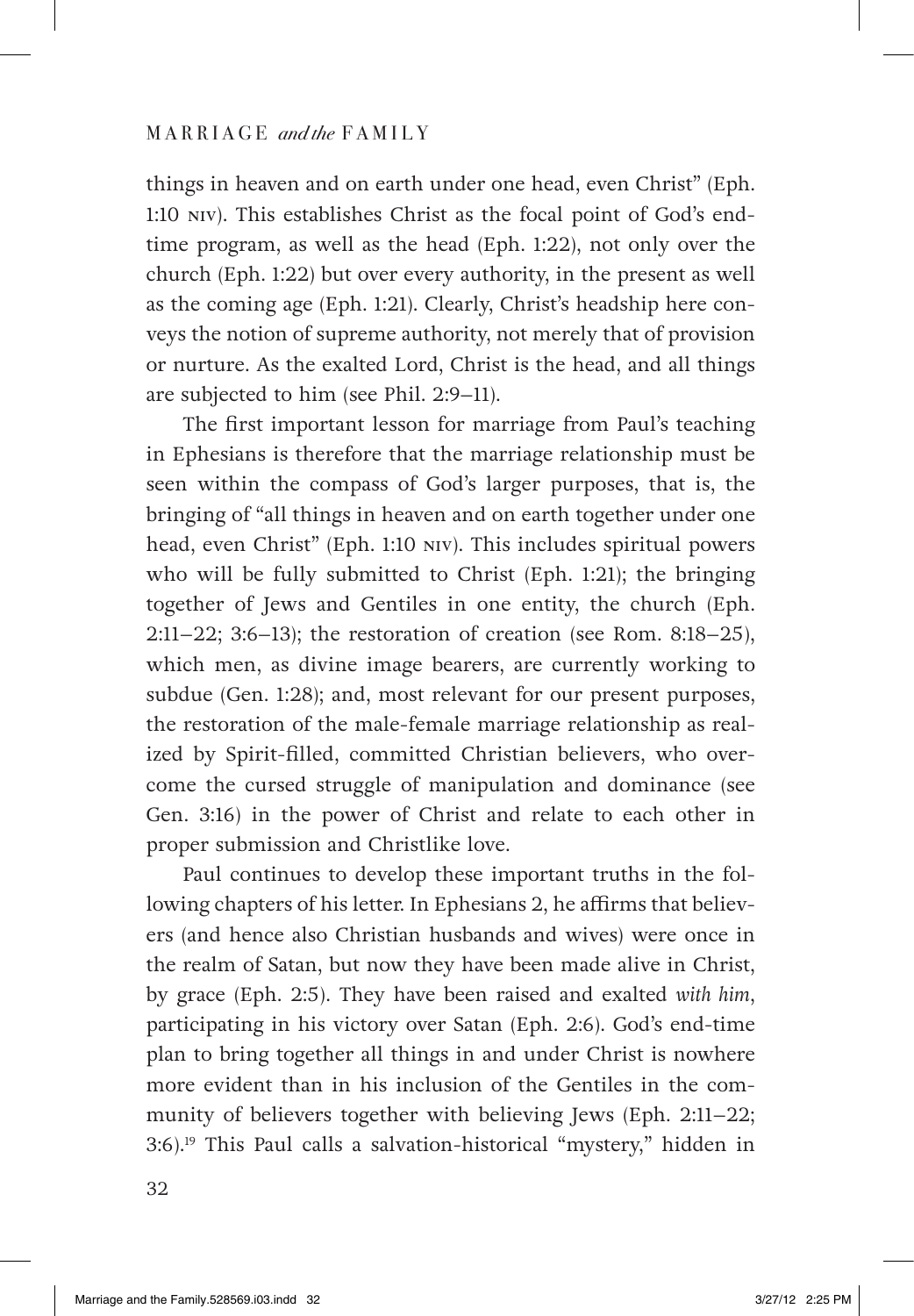the past in God's own purposes, but now brought into the open and unpacked by the apostle himself.

At the close of his discussion of believers' spiritual blessings in Christ, Paul prays that Christ would live in their hearts by faith and that, rooted and established in love, they would know his love in their lives (Eph. 3:17, 19). The fact that Paul begins his prayer with a reference to God "the Father, from whom every family in heaven and on earth is named" (Eph. 3:14–15) underscores the relevance of Paul's prayer not only for believers in general but *for married couples and families in particular*. Here, the Creator is identified as the one who both established marriage and has rightful jurisdiction over it and whose rule over families extends to earthly families as well as heavenly realities.

The second half of the letter is given to an exposition of the new life in Christ that believers are to enjoy in the unity of the "body of Christ," the church. They are to walk in a manner worthy of their calling, give preference to one another in love, and preserve spiritual unity in peace (Eph. 4:1–3; see 4:4–6). God has given spiritual gifts and instituted various ministries in the church to equip believers for ministry. In all this, his goal is the "perfect man" (Eph. 4:13 NKJV) who speaks the truth in love and in all things grows into Christ, who is the head (Eph. 4:13–16). Paul then contrasts the old self, with its independence, lack of submission to authority, and bondage to passions and lusts, with the new self, which is characterized by proper submission, respect for authority, and love. Becoming a Christian is like putting off old clothes and putting on new ones (Eph. 4:22, 24; see Col. 3:9–10): there must be a marked, noticeable change in spirit and behavior—including the realm of marriage and the family.

In the context immediately preceding Paul's teaching on marital roles, he exhorts believers to live lives of love in keeping with the love of Christ who gave his life as a sacrifice for them (Eph. 5:1–2; see 5:25). Conversely, there must be no sexual immorality (*porneia*; Eph. 5:3; see 1 Cor. 6:15–16). As God's end-time community,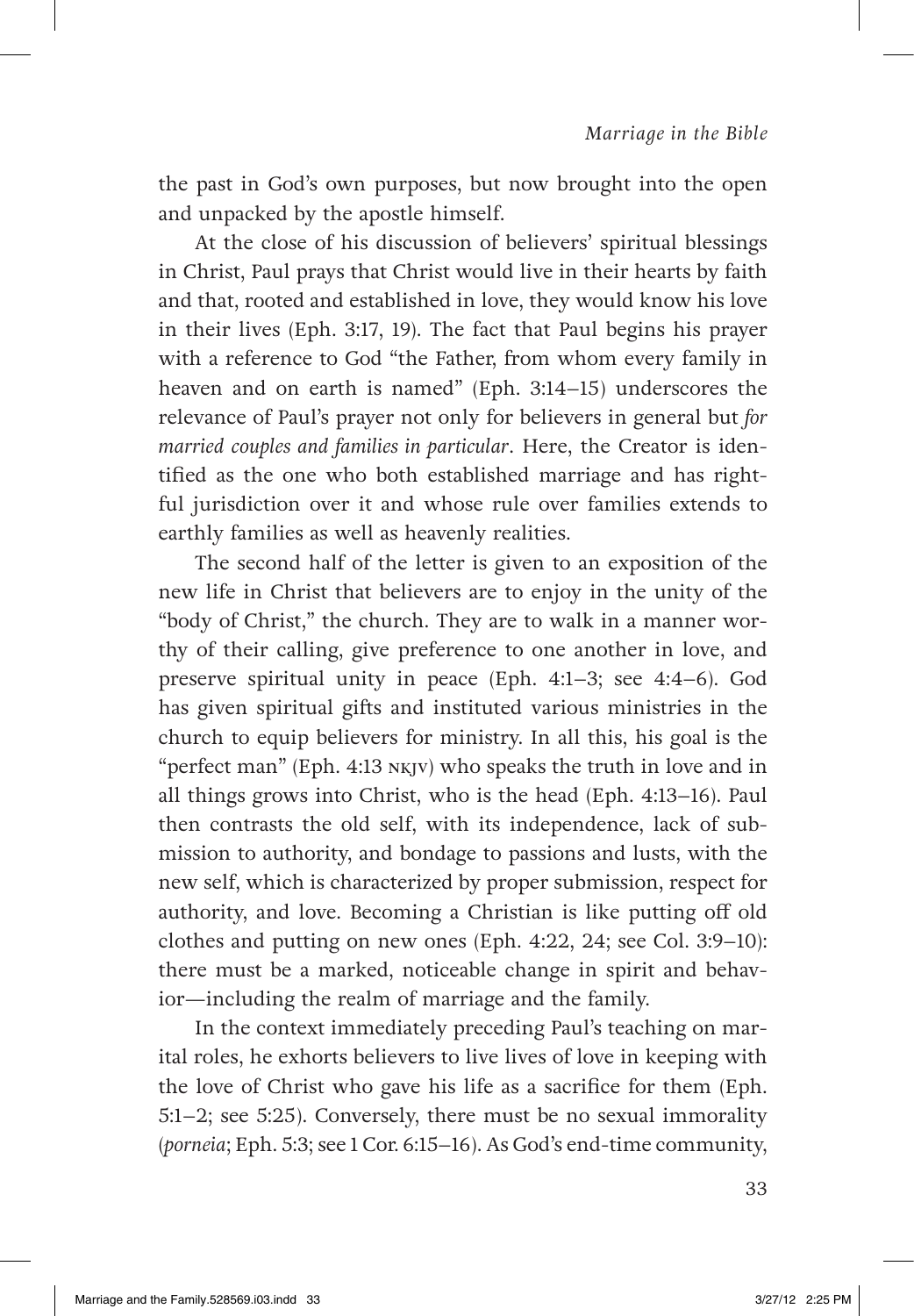the church (and hence every believer) ought to be filled with the Spirit (Eph. 5:18).<sup>20</sup> In the first instance, this Spirit-filling refers to congregational worship (Eph. 5:19–20). Paul then relates Spiritfilling to the marriage relationship (Eph. 5:21–24). *Being properly submitted* (Eph. 5:21, 22) is thus a mark of Spirit-filling, in contrast to believers' previous lifestyle, which was characterized by rebellion toward authority.

The second important lesson for married couples, then, is that the instructions for wives and husbands (as well as those for parents/children and slaves/masters later on) are *directed to Spirit-filled believers*. In the following verses, Paul cites models for both wives and husbands to emulate: for wives, the church in her submission to Christ (Eph. 5:24); for husbands, Christ's sacrificial love for the church, resulting in her cleansing, holiness, and purity (Eph. 5:25–28). Later, Paul will add a second, commonsense analogy from the nature of things, appealing to self-interest: everyone loves one's own body; therefore, in light of the one-flesh union between husbands and wives, if husbands love their wives, this is tantamount to husbands' loving themselves (Eph. 5:29–30).

On the basis of Ephesians 5:21 ("submitting *to one another* out of reverence for Christ"), some argue that Paul does not teach the submission of wives to their husbands *only* but *also* that of husbands to their wives in "mutual submission." However, we must not stop reading at 5:21 but glean from the following verses what is Paul's definition of "submitting to one another." It is clear that the answer is (our third important principle on marriage from Paul's letter to the Ephesians) that *wives are to submit to their husbands* who are called the "head" of their wives as Christ is the head of the church (Eph. 5:22–24) while *husbands are to love their wives with the sacrificial love of Christ* (Eph. 5:25–30). This runs counter to the notion of "mutual submission."21

A comparison with Ephesians 1:22 and 4:15 further supports the notion, fourth, that *"headship" entails not merely nurture* (though it does that; see Eph. 5:29) *but also a position of authority.*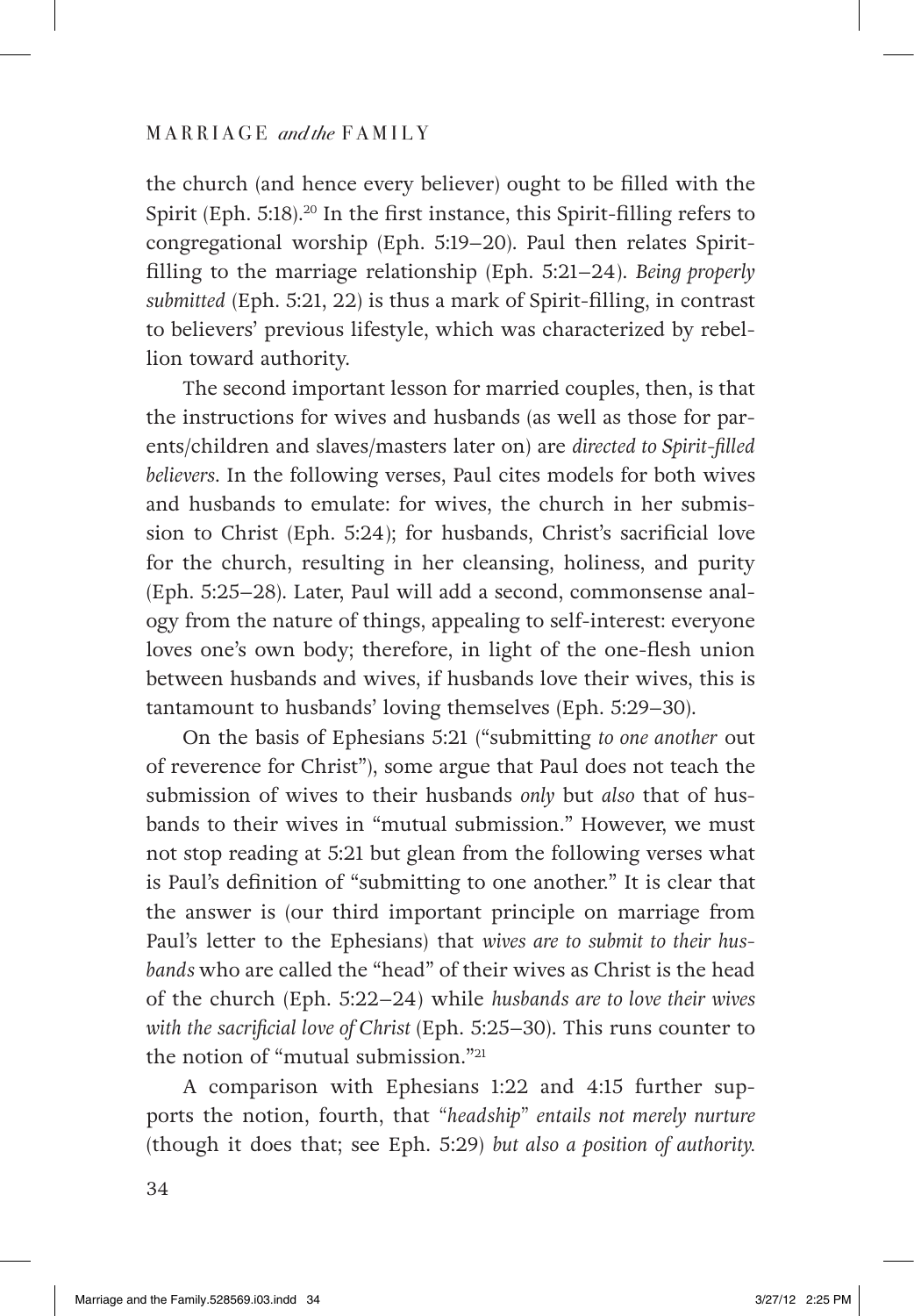This authoritative position of the man is a function of God's sovereign creative will (and perhaps reflective of God's authority in light of his revelation of himself as Father), not of intrinsic merit or worth on his part. Hence the husband's leadership, as well as the wife's submission, is to be exercised within the orbit of grace rather than legalism or coercion. Note also that the Colossian parallel, "Wives, submit to your husbands, as is fitting in the Lord" (Col. 3:18), sums up the entirety of Paul's counsel to Christian wives with regard to their marital disposition (no word about "mutual submission" here).<sup>22</sup>

That wives are called to recognize and respect proper authority over them is not unique to them. Men, too, must submit to Christ, local church leadership and discipline, the civil authorities, and their employers. Nevertheless, this does not alter the fact that there is a sense in which wives are called to submit to their husbands in a way that is *nonreciprocal* (see 1 Pet. 3:1–6 in the context of 1 Pet. 2:13, 18). Husbands' exercise of authority, in turn, must not be an arbitrary or abusive one, but should be motivated by love.

Fifth, it must also be pointed out that it is thus manifestly *not* true that wifely submission is *merely a result of the fall.* To the contrary, as mentioned, Genesis 2 contains several indications that headship and submission were part of God's original creation: God created the man first (Gen. 2:7; noted by Paul in 1 Cor. 11:8 and 1 Tim. 2:13) and laid on him a dual charge (Gen. 2:15–17); and God made the woman from the man and for the man  $(2:21-22;$  see 1 Cor. 11:8–9) as his suitable helper (Gen. 2:18, 20). God's post-fall judgment in Genesis 3:16 does not alter the fact that male headship is part of the design of the husband-and-wife relationship prior to the fall; it merely addresses the negative consequences of sin on the way in which husband and wife now relate to each other.23 That wifely submission is not merely a result of the fall is further supported by the present passage, where it is Christian women, that is, those who have been redeemed and regenerated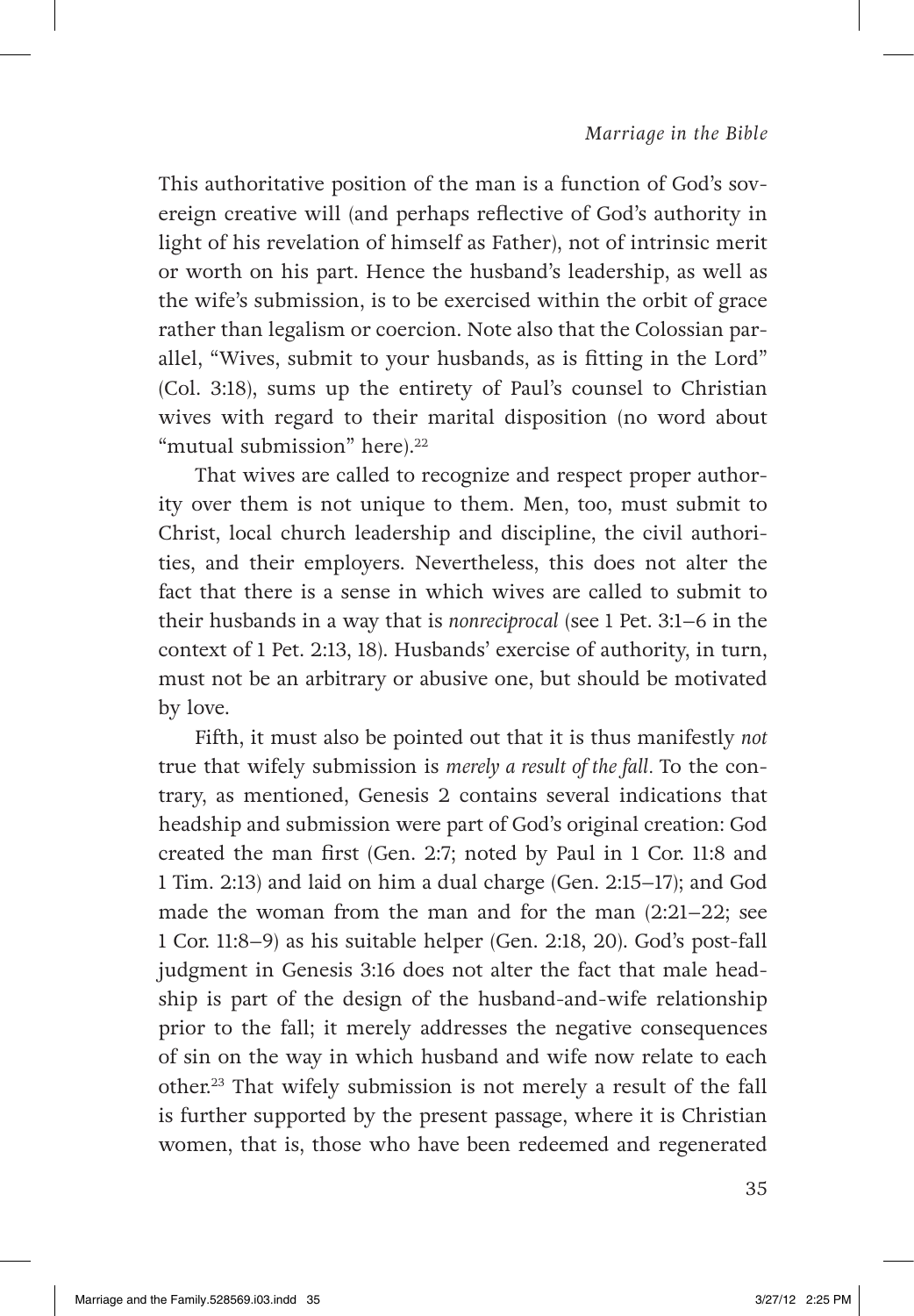in Christ, who are nonetheless called to submit to their husbands (Eph. 5:22).

Paul rounds out his discussion with a familiar allusion to Scripture: "and the two shall become one flesh" (Eph. 5:31; see Gen. 2:24: "they").<sup>24</sup> Paul's major point seems to be that marriage has the honor of embodying the "one-flesh" principle that later obtained also in the union of the exalted Christ with the church, described by Paul in terms of "head," "members," and "body." Like the inclusion of Gentiles in God's salvific plan, this, too, is a *mystery*: it was hidden in the divine wisdom in ages past but now has been given to Paul to reveal. Marriage is thus shown to be part and parcel of God's overarching purposes of "to bring all things in heaven and on earth together under one head, even Christ" (Eph. 1:10 NIV).

The lesson to be drawn from this is that marriage in Christian teaching, rather than being an end in itself, is subjected to Christ's rule. Just as Christ must rule over all heavenly powers (Eph. 1:21–22) and over the church (Eph. 4:15), he must also rule over the marital relationship (Eph. 5:21–33), the family (Eph. 6:1–4), and the workplace (Eph. 6:5–9). A married couple is part of the church and part of that spiritual warfare that resolutely resists evil (Eph. 6:10–14) and seeks to promote God's purposes in this world (Eph. 6:15, 19–20). Thus the marriage relationship has as an important purpose the bearing of Christian witness in the unbelieving world. Directly, this occurs by the husband's and the wife's living out God's purposes for the Christian couple. Indirectly, this takes place by being part of a biblical church that actively propagates the gospel message.

Not only is marriage therefore part of *God's end-time purposes in Christ* (Eph. 1:10) and part of the *Spirit's operation* (Eph. 5:18), it is also part of one other important larger reality, namely that of *spiritual warfare* (Eph. 6:10–18). Thus marriage ought not to be viewed merely on a horizontal, human plane but should be understood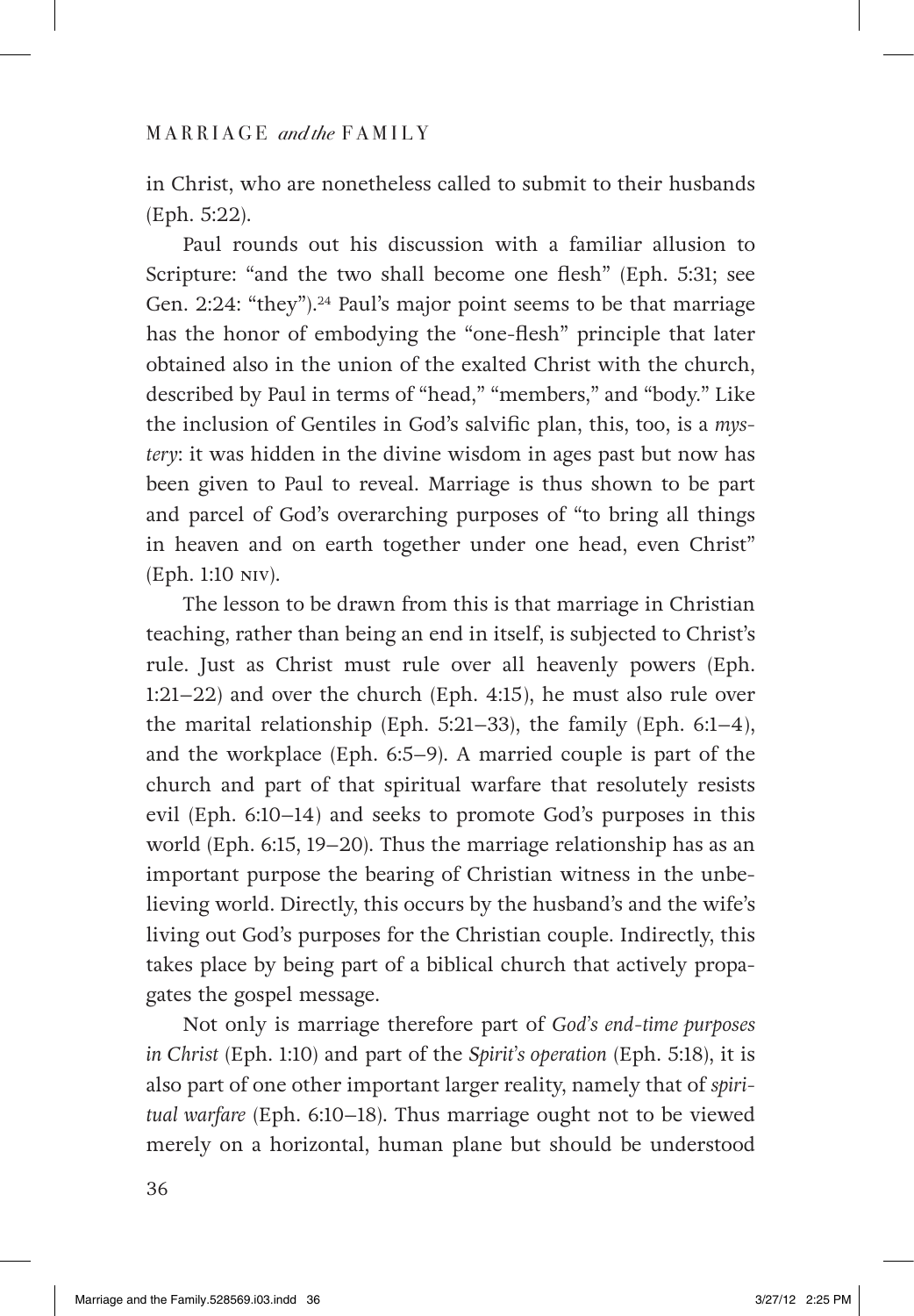as involving spiritual attacks that require husbands and wives to "put on the full armor of God" in order to withstand those attacks.

## PRACTICAL APPLICATION

We note three points of application. First, while some may view submitting to one's husband's authority as something negative, a more accurate way of looking at marital roles is to understand that wives are called to *follow their husband's loving leadership* in their marriage. This leadership and submission is to take place in the context of a true partnership in which the husband genuinely values his wife's companionship and counsel and the wife sincerely esteems her husband's leadership. It is one of the unfortunate legacies of radical feminism that many tend to view male-female relationships in adversarial terms. This is contrary to God's desire and design and to the biblical message.

Second, there is a *difference between traditional and biblical marriage*. Traditional marriage may be understood as the type of division of labor by which women are responsible for cooking, cleaning, doing the laundry, and so on, while men are at work earning the family income. While Scripture does specify work outside the home as men's primary sphere and the home as the center of women's activity (e.g., Gen. 3:16–19; Prov. 31:10–31 though the woman's reach is not *limited* to the home: 1 Tim. 2:15; 5:10, 14), the Bible does not seek to legislate the exact division of labor a husband and wife ought to observe. Hence within the biblical parameters outlined above, there remains room for the individual couple to work out their own distinctive and specific arrangement. This may vary from couple to couple and ought to be considered a part of Christian freedom.

Third and last, *improper caricatures* of the biblical teaching of wifely submission and the husband's loving leadership (which includes the proper exercise of authority) must be *rejected* as either deliberate or unwitting attempts to discredit such a model as unworthy of a woman's human dignity or our modern,